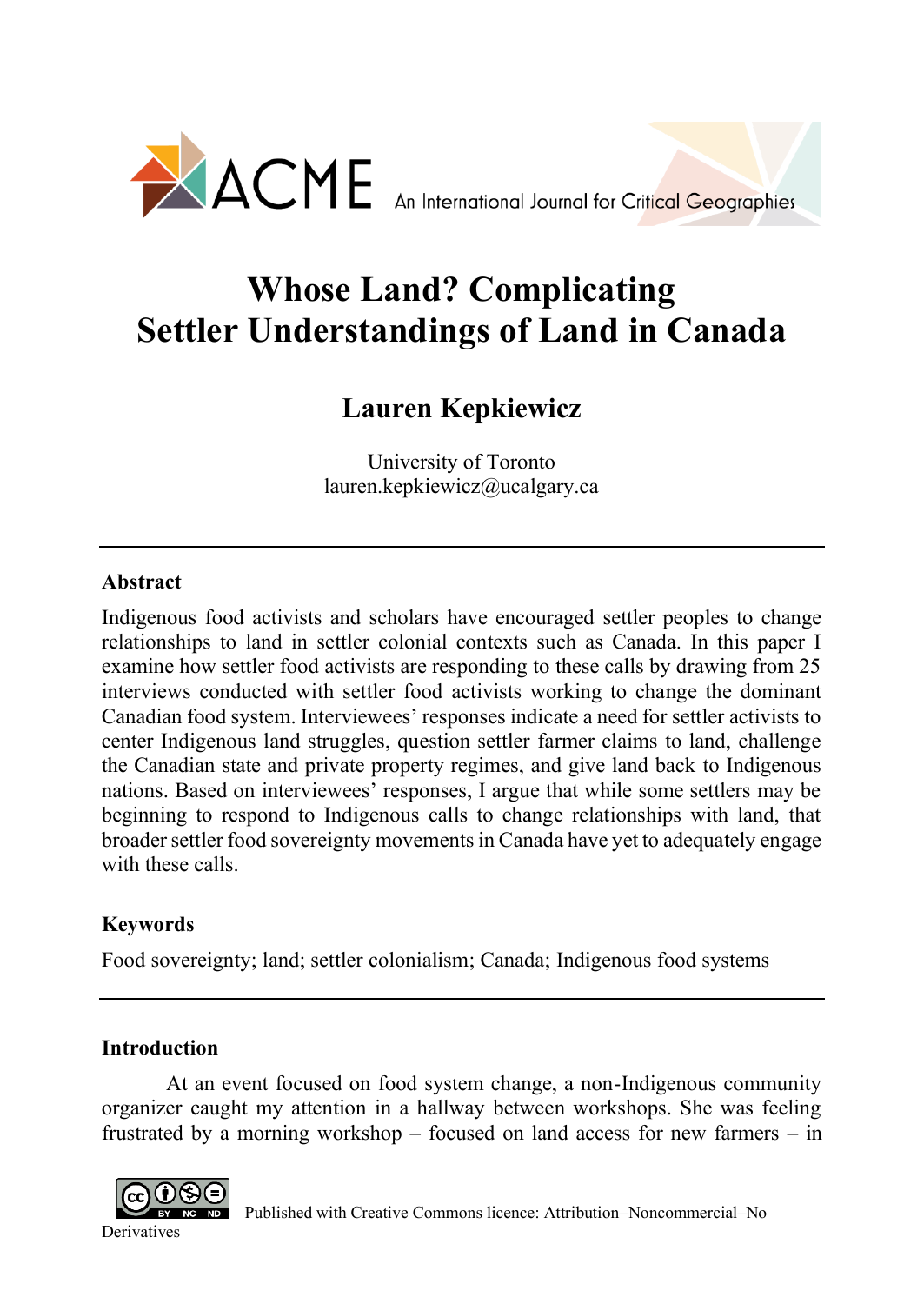which several Indigenous activists had asked the group to engage with the ways that the lands in question are Indigenous territories. The non-Indigenous organizer was frustrated because she felt this request meant the conversation was not able to 'go anywhere.' She asked for help in working through this frustration so she and I talked about why Indigenous interventions that challenge settler rights to land might occur. We talked about the colonial context of Canada, settler assumptions about our rights to Indigenous lands, and Indigenous food sovereignty movements. By the end of the conversation we were both nodding our heads; by placing this experience within ongoing processes of colonialism and Indigenous resurgence, we were better able to understand the necessity of Indigenous interventions around land as well as the need to interrogate settler land rights. I begin with this story because it demonstrates the need for settlers to pause, listen, and take guidance from Indigenous calls to change relationships to land.

In order to examine how settlers are responding to these calls, I draw from 25 interviews with settler food activists who are working towards food system change and who are invested in strengthening Indigenous-settler collaborations.<sup>1</sup> Within these interviews, several themes arose in relation to land. First, interviewees identified the need to center Indigenous land rights, including how these rights are constrained by settler occupation. At the same time, they explained that many of the food organizations and groups they are involved with are often hesitant to do so, particularly when it comes to questioning settler farmer rights to land. Second, interviewees explained that settler resistance to this kind of questioning is rooted in settler investments in private property and the Canadian state. Finally, interviewees highlighted the importance of questioning settler food activists' visions for alternative land arrangements and instead called for land repatriation to Indigenous nations.

Drawing from these interview discussions, I use food sovereignty as a framework from which to understand and analyze the ways that settlers are responding to Indigenous calls to change relationships to land. I use food sovereignty because of its potential for creating new ways of being and relationships with one another, the earth, and all beings (Desmarais, 2016, 374). Using food sovereignty also allows me to take a closer look at tensions around land within a movement that advocates for land reform that

guarantees peasants full rights to land, defends and recovers the territories of indigenous peoples, ensures fishing communities' access and control over their fishing areas and eco-systems, honours access and control over pastoral lands and migratory routes, [and] assures decent jobs with fair remuneration and labour rights for all. (Nyéléni, 2007, 9)

1 While some of the people I interviewed had deep experiences collaborating with Indigenous communities, others were just beginning to understand how to build Indigenous-settler solidarity.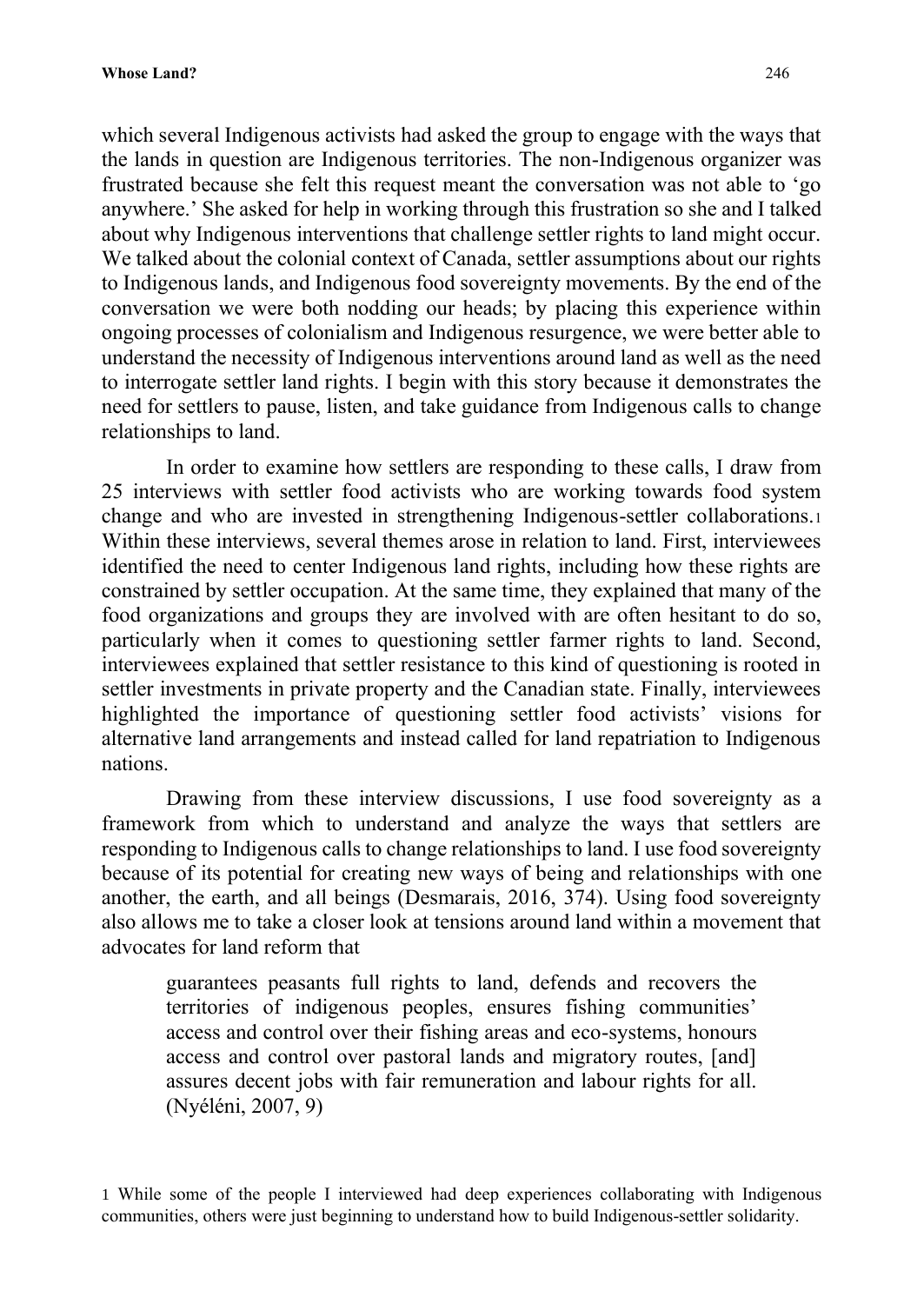While Canadian food sovereignty is based in international food sovereignty movements (Desmarais, 2007; Desmarais and Wittman, 2014; Wiebe and Wipf, 2011), it is not always clear how movement advocacy for all food providers' land rights translates within a settler colonial context. Although the Nyéléni Declaration (2007)<sup>2</sup> demands changes in communities' and states' relations to land, it is also unclear whether it is possible or desirable to guarantee land rights for all food providers in a context where settler land occupation continues to play a key role in dispossessing Indigenous nations of their lands and food systems.

In trying to better understand these tensions, I build on the work of those who have examined how Indigenous food sovereignty complicates settler understandings of food systems and relationships to the Canadian state (Daigle, 2017; Grey and Patel, 2014; Kamal et al., 2015; Morrison, 2011). In doing so, I aim to contribute to scholarship about settler food sovereignty (often just phrased as food sovereignty by settlers) that has yet to adequately engage with the ways that critical Indigenous studies and Indigenous food sovereignty frameworks require settler Canadian food sovereignty narratives and praxis to change. Even the framing of 'food sovereignty' rather than 'settler food sovereignty' suggests a need to interrogate the ways that settler food movements are structurally embedded in the colonial state. While several scholars have greatly enriched understandings of these issues (i.e. Daigle, 2017; Desmarais and Wittman, 2014; Grey and Patel, 2014), there is an absence of research that explores settler responses to Indigenous critiques. With this paper, I begin to respond to Mushkegowuk scholar Michelle Daigle's questions about the complexities of Indigenous-settler relations, including those entwined with food sovereignty. For example, Daigle asks:

How might well-intentioned settler food activists impede Indigenous efforts for land reclamation and self-determination? What do everyday practices of responsibility and accountability look like for settler food actors as they live and work on contested and occupied Indigenous lands? (2017, 16).

In attempting to answer these questions, I argue that settler food activists impede Indigenous movements for land and self-determination through actions that reaffirm settler rights to Indigenous territories, reinforce private property regimes, uphold the Canadian colonial state, and foreground settler futures on Indigenous lands. I also argue that settler food activists living on Indigenous territories have a variety of responsibilities, which include changing settler relationships to land, approaching relationships with uncertainty and humility, and giving land back to Indigenous nations. To set the context for this argument, I begin by providing a brief overview of some of the ways that land and relationships are understood within Indigenous

<sup>2</sup> This declaration is a key document that outlines an international food sovereignty agenda developed by grassroots food provisioners and activists from over 80 countries.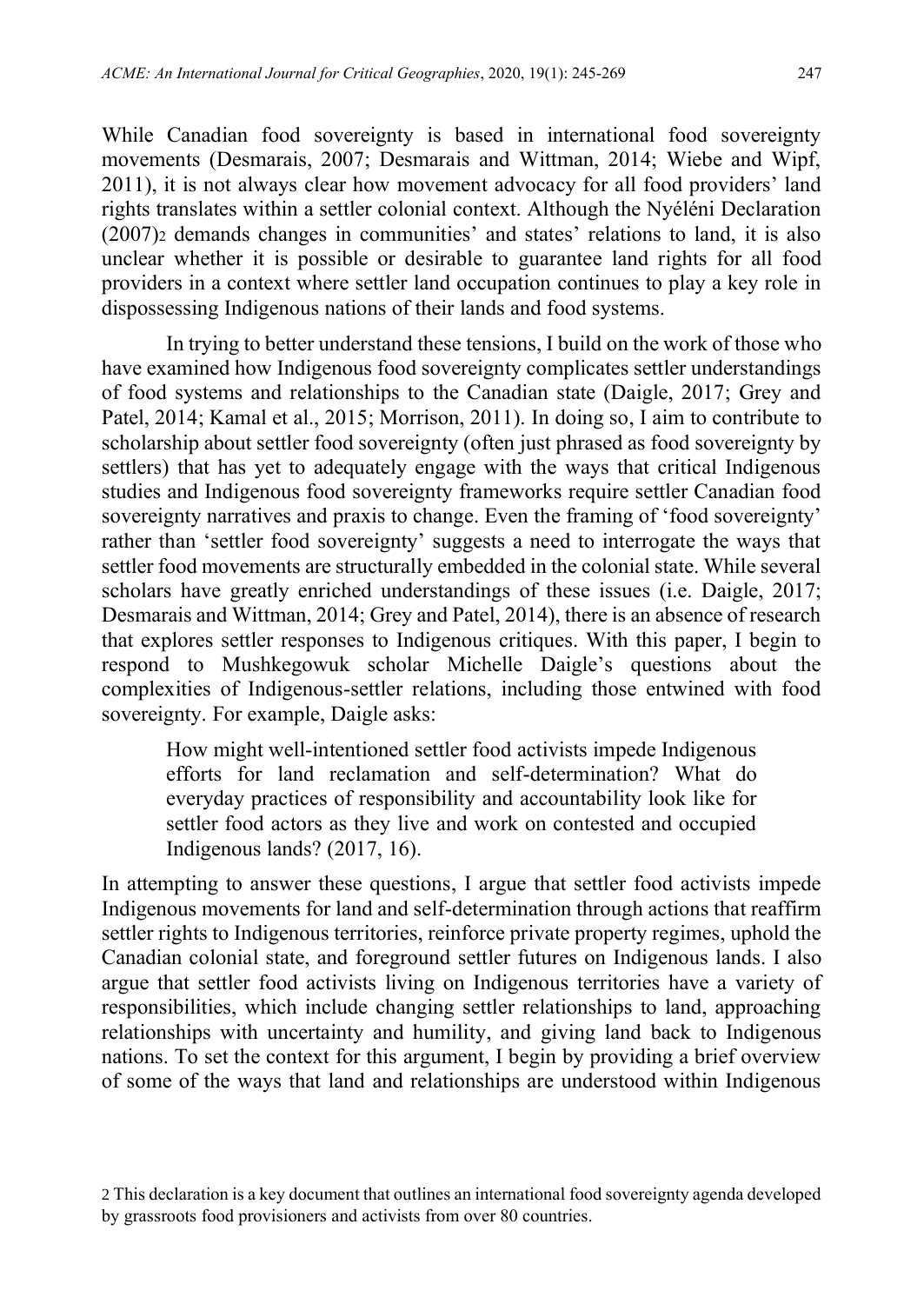food sovereignty, critical Indigenous studies, and work on Indigenous-settler solidarity.

## **Indigenous Food Sovereignty, Critical Indigenous Studies, and Indigenous-Settler Solidarity Scholarship**

Critical Indigenous studies and Indigenous food sovereignty frameworks highlight Indigenous relationships to land as central to Indigenous community, identity, and life. Mohawk and Anishinaabe scholar Vanessa Watts (2013) explains that Indigenous peoples are "extensions" of the land (23) emphasizing the ways that "land is alive and thinking," and stressing the relationality of land and all beings (21). Daigle (2016) talks about her community's understandings of land as "an animate being, a relative, a food provider, and a teacher of law and governance to whom we are accountable" (266). Similarly, Dene scholar Glen Coulthard (2014) understands land as "a *system of reciprocal relations and obligations* [that] can teach us about living our lives in relation to one another and the natural world in nondominating and nonexploitative terms" (13, emphasis in original). By upholding responsibilities to land through daily actions, Indigenous peoples enact their self-determination and connection to place (Daigle, 2016).

While Indigenous nations are incredibly diverse, Secwepemc activist and food sovereignty visionary Dawn Morrison (2011) outlines some of the ways that Indigenous nations share similar cosmovisions relating to land:

The Indigenous eco-philosophy that underlies the ability of Indigenous peoples to maintain dignified relationships to the land and food systems is in sharp contrast to the Eurocentric belief, inherent in the worldview proposed by European philosopher Rene Descartes, that humans are to dominant and control nature, and therefore seek to "manage" the land that provides us with our food. Indigenous ecophilosophy reinforces the belief that humans do not manage the land, but instead can only manage our behaviours in relation to it. (99)

With this cosmovision, Indigenous food sovereignty emphasizes the particular relationships that Indigenous peoples have with land, water, air, and all beings as a result of responsibilities developed over generations through ceremony, song, dance, language, stories, art, and food provisioning practices (FPP, 2010, 1). This perspective challenges understandings of land as a resource, and instead conceptualizes land as "the source of life itself" (PFPP, 2011, 3; see also: Coté, 2016; ICFSC, 2010; Martens, 2015; Morrison, 2011). The Indigenous Circle, a group of activists and scholars working towards Indigenous food sovereignty in Canada, explain that "lands and food are at the centre of what it is to be indigenous," describing land as "an extension of the family unit" rather that "a commodity to feed individuals within nuclear family units" (Indigenous Circle, Food Secure Canada [ICFSC], 2011, 3, 4, referencing Fee, 2009).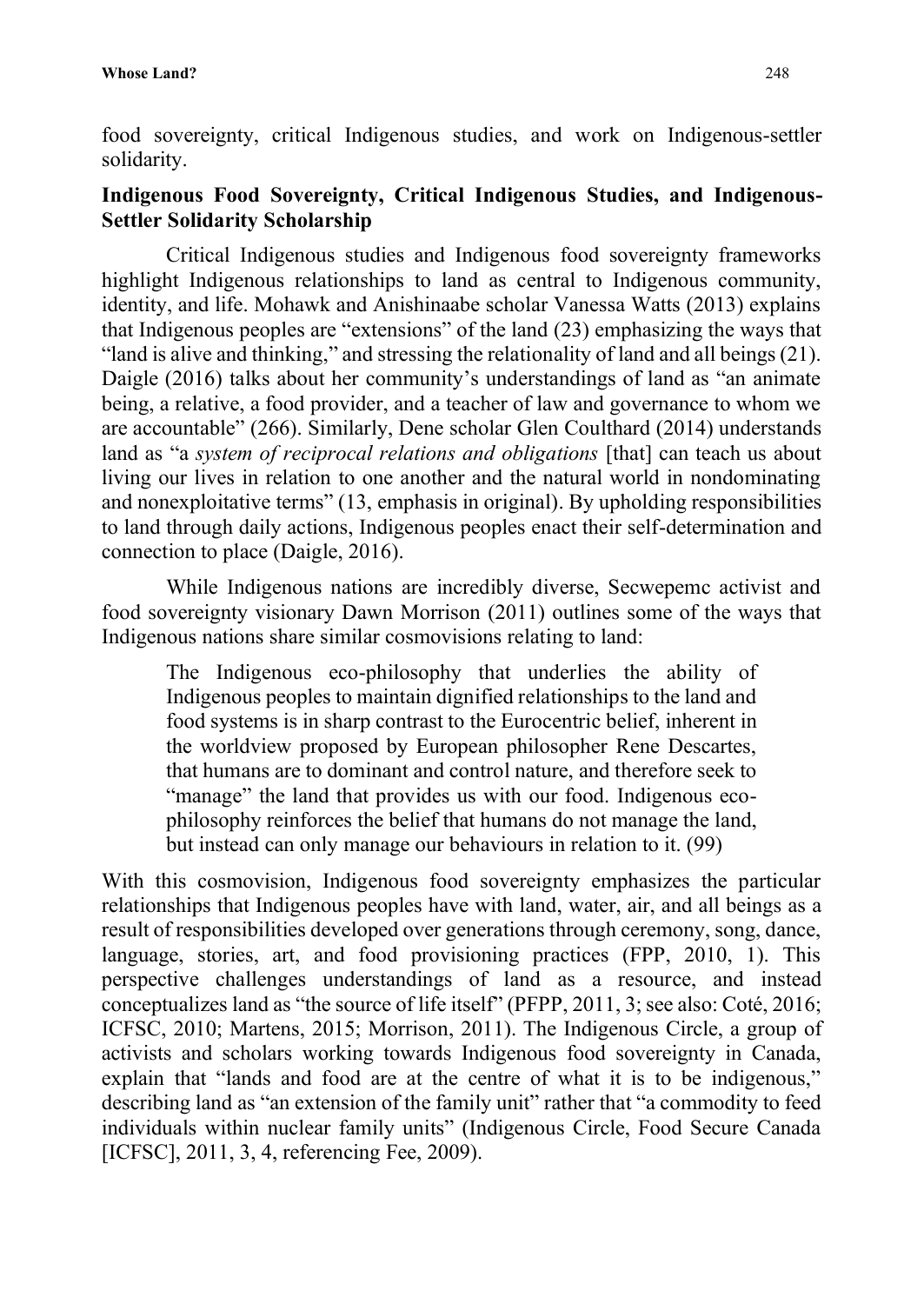The Circle also suggests that Indigenous knowledge of and practices relating to land may help settler Canadians understand our responsibilities, including the following maxims:

- 1. The Earth is Our Mother.
- 2. Cooperation is the way to survive.
- 3. Knowledge is powerful, only if it is shared.
- 4. Responsibility is the best practice.
- 5. Everything is connected to everything.
- 6. Place is important.
- 7. The spiritual world is not distant from the Earth. (2011, 8)

Through this work the Circle invites settler food activists to change relationships with land by learning from Indigenous perspectives. At the same time, they clearly state that not all Indigenous knowledges are meant to be shared with settlers, emphasizing that these knowledges first and foremost support Indigenous ways of life. This emphasis is important within a colonial context in which Indigenous knowledges and practices have been repressed by the Canadian state as well as corresponding settler tendencies to assimilate Indigenous culture and ways of life (Byrd, 2011; Lawrence and Dua, 2005; Tuck and Yang, 2012).

In order for settlers to engage with Indigenous knowledges, Indigenous food sovereignty frameworks emphasize the need for settlers to meaningfully engage with colonial land appropriation (Coté, 2016; ICFSC, 2010; Morrison, 2011). Within the *First Principles Protocol for Building Cross-Cultural Relationships*, the Indigenous Circle asks that all peoples involved in food sovereignty come with an understanding that ongoing colonization continues to perpetuate injustices within Indigenous communities (ICFSC, 2010). Elsewhere, the Circle (2011) describes how when Europeans arrived on Indigenous lands, they claimed these lands were empty. Along with this claim of *terra nullis*, settlers used agriculture to justify the appropriation of Indigenous lands (ICFSC, 2011). In this context, the Indigenous Circle calls for the redistribution of land in accordance with nation-to-nation agreements, such as treaties (PFPP, 2015, 11). It also suggests that "permanent solutions must lie within the domain of inherent sovereignty to our lands and ways of life," and that it is time for Indigenous nations to take back their lands (ICFSC, 2011, 9).

Critical Indigenous studies scholars also outline the ways that the Canadian state appropriates Indigenous lands by remaking these lands into settler homes, property, and sources of capital (Tuck and Yang, 2012; Waziyatawin, 2012). In doing so, settler colonialism aims to ensure Indigenous nations "disappear *as*  peoples" (Lawrence and Dua, 2005, 123; emphasis in original; see also Coulthard, 2014; Lawrence, 2002; Tuck and Yang, 2012; Wolfe, 2006; Vowel, 2016). Settler colonialism is "a structure not an event" that continues to be facilitated and justified through a variety of methods (Wolfe, 2006, 388). For example, settler states have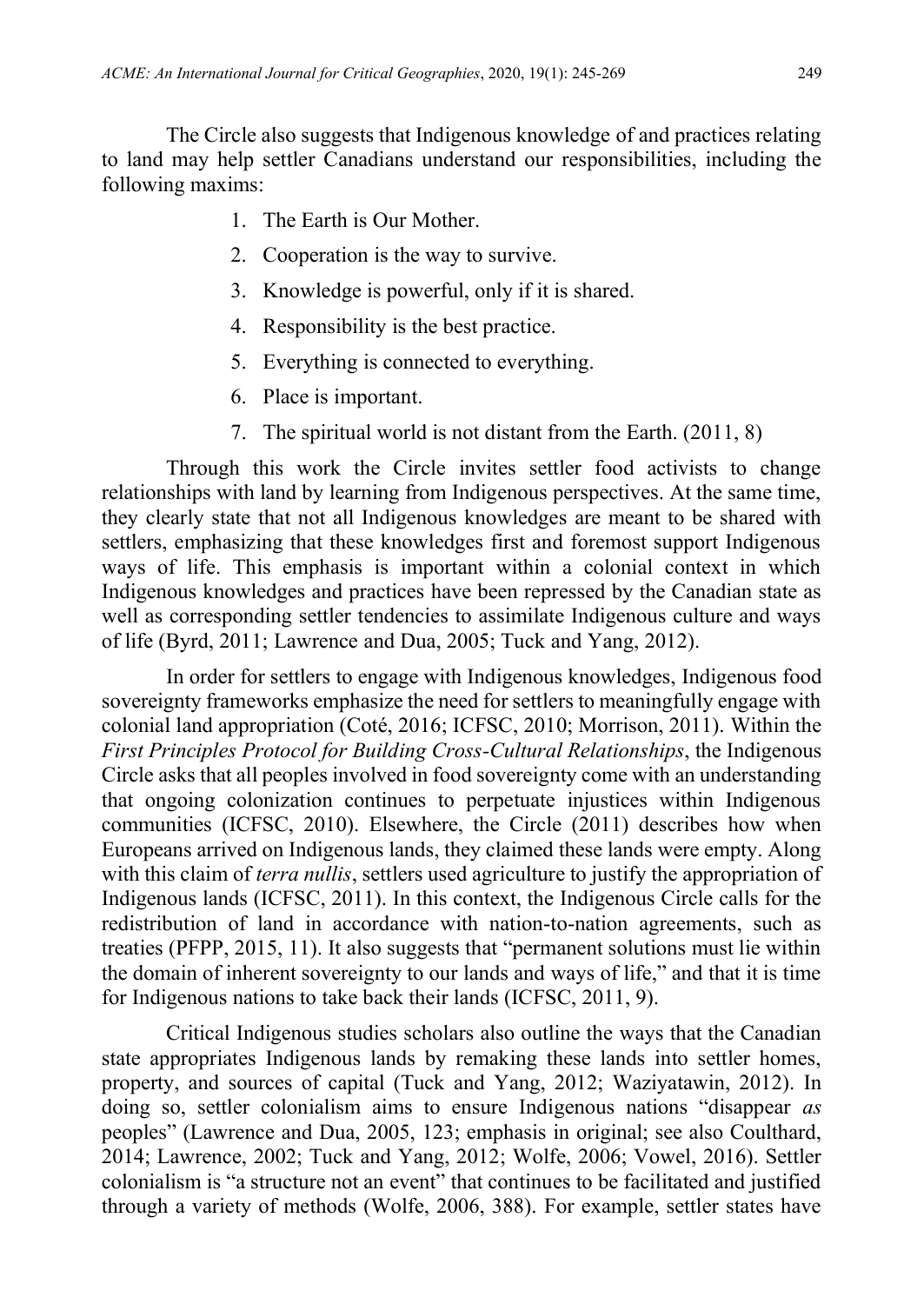justified land appropriation with claims that Indigenous peoples do not know how to use land (King, 2012; Vowel, 2016). Settler states also use private property institutions to define land as a site of capital accumulation and construct spiritual relationships to land as backwards (Tuck and Yang, 2012). In doing so, Osage scholar Jean Dennison (2014) argues that private property "takes a heterogeneous territory and gives it the appearance of uniformity, thereby hiding, not removing, the layers of authority within" (164).

While private property institutions have attempted to sever Indigenous connections to land, Indigenous scholars and activists have argued that rights-based frameworks aimed at restoring these connections "can only take struggles for land reclamation and justice so far" (Corntassel and Bryce, 2012, 152). Frameworks based in state recognition are problematic because they fail to address the inherent coloniality of a state that asserts its sovereignty through a variety of dubious, outdated, and racist claims (Mackey, 2016; Samson, 1999; Vowel, 2016). In contrast to rights-based frameworks that rely on state claims of authority, Indigenous selfdetermination is based in millennia of Indigenous responsibilities to their homelands (Corntassel, 2012; Corntassel and Bryce, 2012).

For example, Daigle (2016) explains that "Cree self-determination is lived and mobilized from the place of our muskeg lands as opposed to our reserves and treaty territories" (266). It is also enacted through community members and their relationships as they travel to other nations (Daigle, 2016). From this perspective, self-determination is defined by and rooted in the ontologies and lived experiences of Indigenous peoples as well as their relationships with human and non-human nations, rather than colonial state structures (Daigle, 2016; 2017). Within this context both Indigenous activists and academics have called for a move away from rightsbased approaches to frameworks that root Indigenous sovereignties in long-standing responsibilities to and relationships with land (Coté, 2016; Corntassel and Bryce, 2012; Morrison, 2011).

In addition to shifting from frameworks that center rights to frameworks that center responsibilities, critical Indigenous studies scholars argue that land rematriation must be central to decolonization (Alfred, 2009; Lawrence and Dua, 2008; Tuck and Yang, 2012). Unangax scholar Eve Tuck and settler scholar Wayne Yang (2012) argue that decolonization "brings about the repatriation of Indigenous land and life; it is not a metaphor for other things we want to do to improve our societies" (1). They underline the necessity of land repatriation in a context where the language of decolonization is increasingly used by settler activists without corresponding changes to material conditions or power relations within the settler state. Drawing from Janet Mawhinney's work (1998), Tuck and Yang (2012) name the strategies that settlers use to relieve ourselves of guilt while remaining embedded in colonial structures "settler moves to innocence." These moves allow settlers to feel as if we are working towards decolonization when instead we are imagining futures on Indigenous lands, attempting to reconcile our complicity within the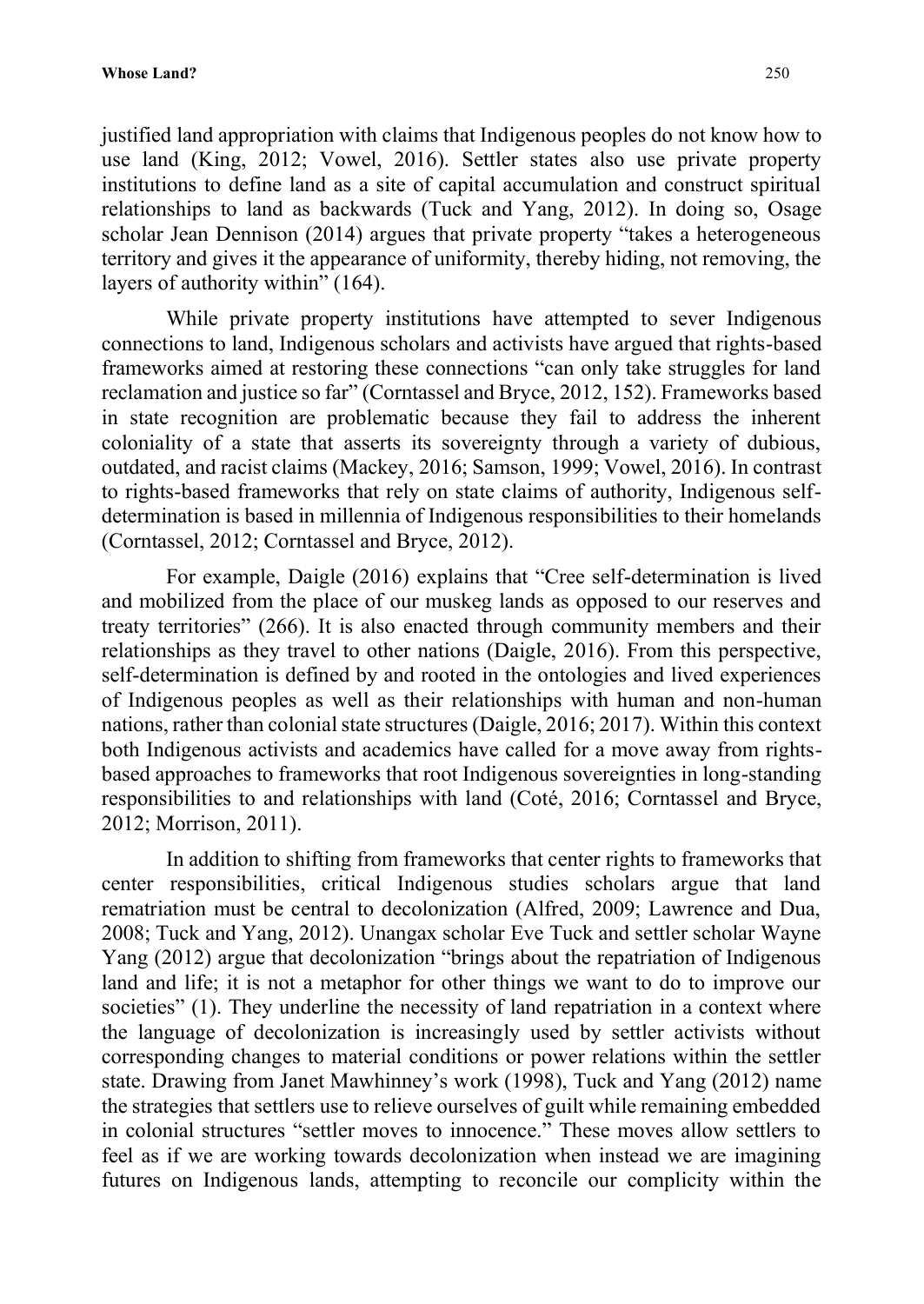broader settler project, and/or evading moves that require us to give up land, power, and privilege (Tuck and Yang, 2012).

Tuck and Yang (2012) outline several examples of settler moves to innocence based on settler desires to play Indian including settler re-occupation of land via practices such as homesteading. They argue that the Occupy movement's call to democratically redistribute land to the 99% reifies settler assumptions that "land can be owned by people, and that occupation is a right" (2012, 24). Similarly, social justice movements that use the commons to envision future land relations for *all* peoples in a settler state can reinscribe settler futurity. For example, "claiming land for the Commons and asserting consensus as the rule of the Commons, erases existing, prior, and future Native land rights, decolonial leadership, and forms of self-government" (Tuck and Yang, 2012, 8; see also: Coulthard, 2014). Overall, settler moves to innocence provide examples of how settler colonialism can permeate the actions, frameworks, and ideologies of 'progressive' settler activists, even as we attempt to challenge settler colonialism. Settler moves to innocence highlight settler tendencies to imagine futures on Indigenous lands, a move that allows us to occupy Indigenous lands indeterminately.

In this context, Tuck and Yang (2012) call for solidarities based in incommensurabilities, suggesting that settler attempts at solidarity will not be easy, clear, or comfortable. Settler scholar Eva Mackey (2016) suggests that settlers must embrace uncertainties that disrupt normalized frameworks based in Western ideas of property, state citizenship entitlements, and personhood. As Tuck and Yang (2012) argue, decolonization is not about making settlers comfortable, "rescuing settler normalcy," or "rescuing a settler future," nor does it respond to settlers who want to know what decolonization will look like (35). Rather, answers to settlers who want to know what our futures look like on Indigenous lands "are not fully in view and can't be…the answers will not emerge from friendly understanding, and indeed require a dangerous understanding of uncommonality that un-coalesces coalition politics – moves that may feel very unfriendly" (Tuck and Yang, 2012, 35).

#### **Methods**

In order to understand whether and how settler food activists have been responding to Indigenous calls to change settler relationships to land, I draw from a series of 25 interviews conducted between February 2016 and March 2017. For these interviews I spoke with people who are invested in building relationships between Indigenous and settler communities in order to transform the Canadian industrialcolonial food system and/or build food sovereignty. In order to identify people to interview, I attended events, conferences, and workshops focused on food system change in Canada. Spending time in these spaces also helped me determine whether I was capturing necessary themes within the interview conversations. While not everyone used the term food sovereignty to describe their work, everyone was involved in system level change. For me, this focus on systemic transformation lies at the heart of food sovereignty movements and so I have included the responses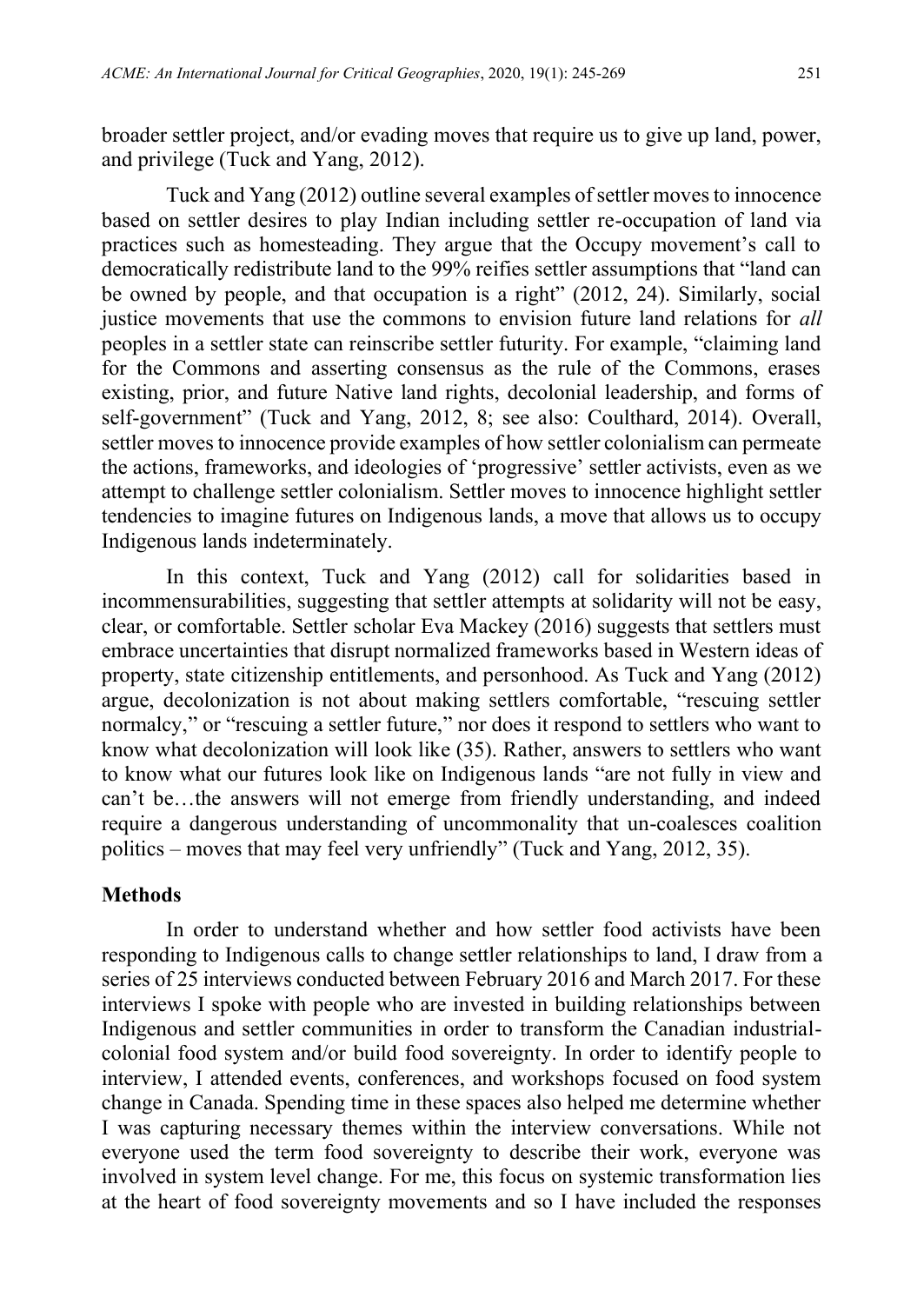from all interviewees in order to inform my understanding and theorizing of settler food sovereignty.

When I began the interviews I had planned to speak with both Indigenous and settler food activists. However, it became clear during the site visits and interview process that it was important for settlers to take on the responsibility of discussing our relationships to and understandings of land in the context of Indigenous critiques and calls for change. Thus, all of the interviews I draw from in this paper were conducted with settler food activists. This focus results from my attempt to place responsibility within settler communities and in recognition of the need for settlers to engage with existing work by Indigenous activists and scholars.

My final interview sample included six farmers, eight community-based practitioners (most of whom work for non-profits and one of whom works for a governmental department), and three program coordinators who were based at a university or college. I also interviewed 10 academics, including graduate students and faculty. While I had not initially planned to interview academics, communitybased activists and practitioners repeatedly referred me to various scholars who fit my selection criteria. Generally, the academics I interviewed were either involved in some form of community-based research and/or activism. As a result, I refer to all of the people I interviewed as settler food activists, while at the same time recognizing the different ways the people I interviewed are involved in food system change and come to this work. I now turn to the interviews to unpack some of the ways that settler food activists are responding – or failing to respond – to Indigenous critiques around settler relationships with land.

#### *Questioning Settler Occupation and Settler Farmer Rights to Land*

In settler Canadian articulations of food sovereignty, access to land is often framed in relation to farmers' rights. For example, protecting farmers' rights to land is a key tenet of the National Farmers Union (NFU), which is a founding member of La Via Campesina and one of the first Canadian organizations to adopt a food sovereignty framework (Wiebe and Wipf, 2011). The NFU's emphasis on land is apparent in their 2015 report, *Losing Our Grip*, which highlights the ways that family farms in Canada are increasingly threatened by land grabs, land ownership concentration, land speculation, and soaring land prices. Similarly, the Union Paysanne (n.d.), an organization based in Québec that has been instrumental in introducing food sovereignty in Canada, aims to ensure farmers have the ability to access land and to farm that land in a sustainable way as well as advocating for smallscale logging and fishing by "local citizens" (n.d.).

However, when I spoke with settler food activists who were engaged in building relationships with Indigenous peoples, many emphasized the necessity of centering Indigenous rights to land within food movements. Reflecting on strategies for food system transformation, a community-based dietician who works in Indigenous health told me, "I think any change we're going to see is going to come from Indigenous people and their right to land." For me, this comment is significant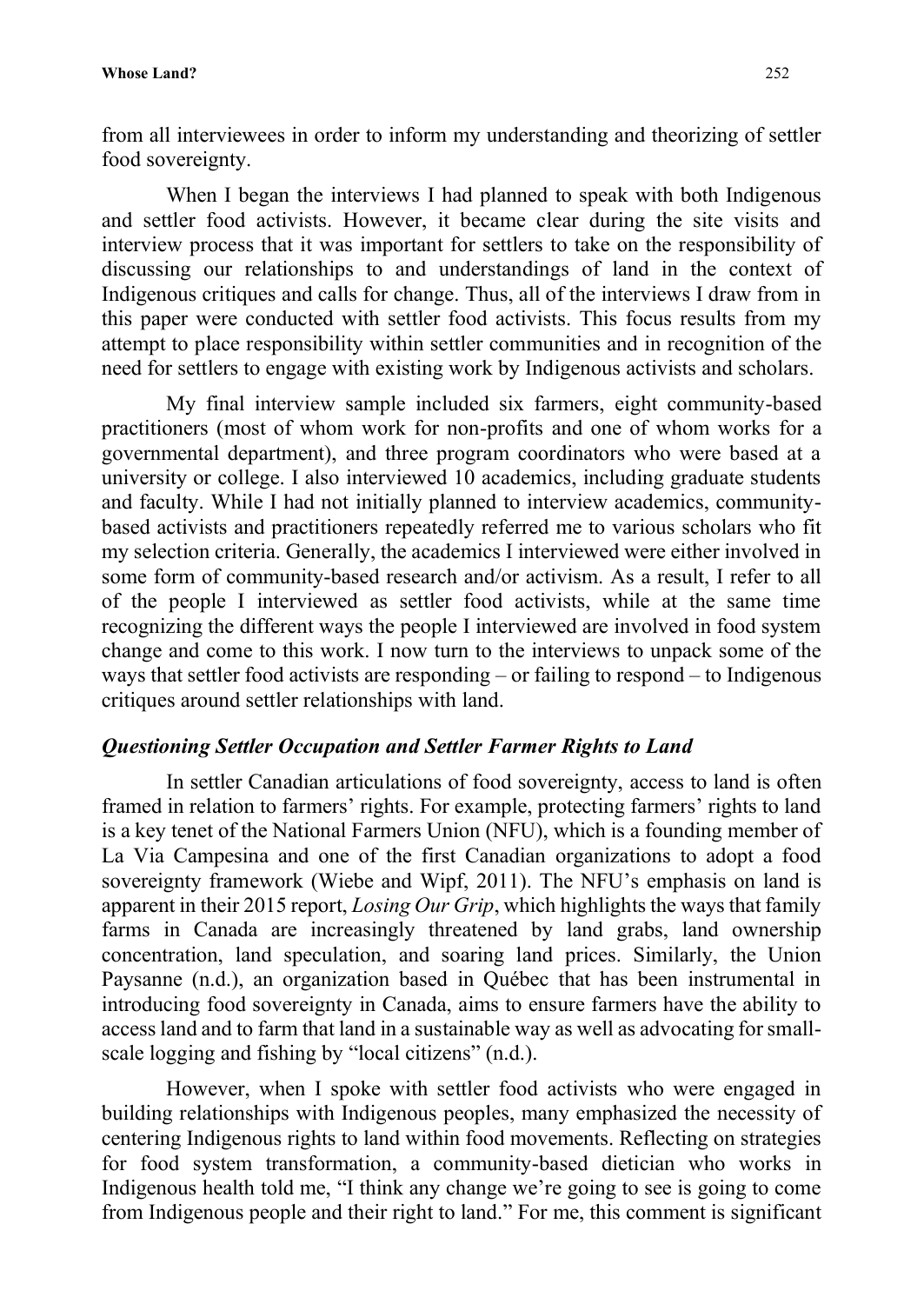because it shifts the focus from small-scale settler food producers to Indigenous peoples as the primary agents of food system change. This is not to say that settlers can sit back and do nothing, but rather suggests we shift focus away from ourselves as food system saviours (often white saviours) with the right to determine what happens on Indigenous lands and instead contribute our energy and actions to Indigenous resurgence movements. This centering is important because it is a beginning step towards honouring the unique knowledges and relationships Indigenous peoples have to land, in which Indigenous self-determination is rooted. This centering also lays a potential foundation for challenging ongoing settler appropriation of Indigenous lands, colonial state claims to sovereignty, and settler entitlement to Indigenous lands.

Many interviewees underlined these different forms of coloniality by emphasizing that Canadian lands are "stolen," "taken," and "occupied." Because the Canadian state relies on the continual erasure of its illegitimate claims to land and sovereignty (Alfred, 1999; Vowel, 2016; Samson, 1999), I believe it is particularly important for settler food movements to center Indigenous relationships to lands (and thus self-determination) and to engage with the ways that the Canadian state unlawfully took (otherwise known as stealing) Indigenous lands. These framings create the possibility for settlers to understand the multiple layers of dispossession occurring across the landscapes on which we live.<sup>3</sup>

My conversations with interviewees suggest that this understanding is particularly pertinent for settler food activists and agriculturalists because, as longtime food activist Abra Brynne (who has worked to build relationships between the British Columbia Food Systems Network and the Working Group on Indigenous Food Sovereignty) describes:

Agriculture was one of the main tools of the settlers, of the colonizers, to remove land from Indigenous access. And not just to take it but also make it so it couldn't serve the needs from which they [Indigenous peoples] had sourced from the same land base over millennia.

Another B.C.-based activist who has worked with various Indigenous activists at a national level adds to this by underlining the ongoing benefits of settler agriculture (below she refers to small-scale sustainable farming):

Agriculture is often, in Canada, on unceded territory, and is benefiting and growing food - which is necessary and a beautiful thing - but is benefiting at the expense of the people who once lived on that land

<sup>3</sup> The "layered nature of Indigenous and settler geographies" was taught to me by Anishinaabe scholar Madeline Whetung, whose work considers "how Indigenous and colonial geographies live in layers in the same places, and how rising up the Indigenous landscape through the dominating layer is integral to the decolonial conversation" (2016, 12).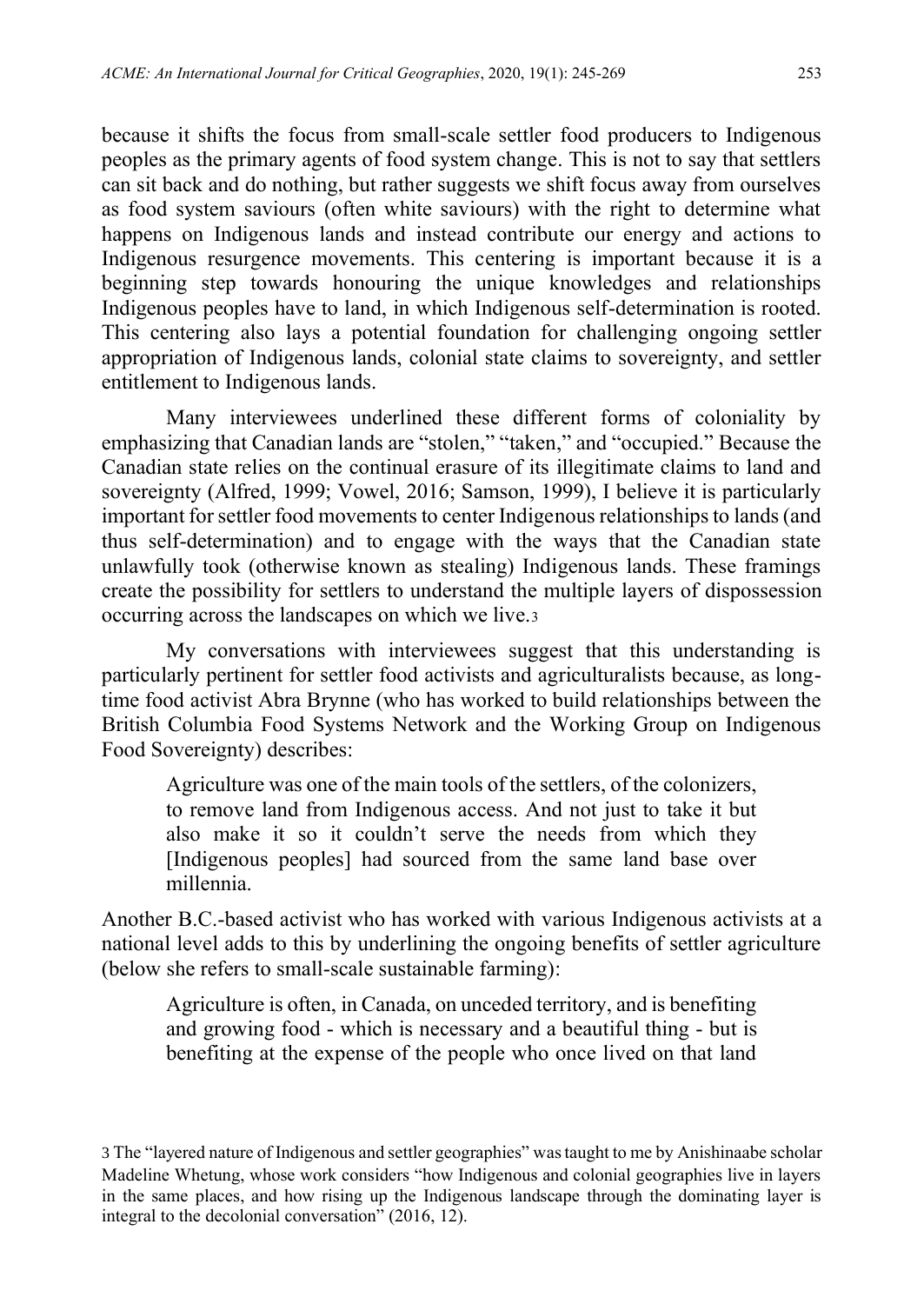and the people that can still no longer live on that land because of these iterations of agriculture that continue.

While I may gently question the need to reassert the 'goodness' of settler agriculture, this interviewee underlines how the ongoing appropriation of land by settler farmers continues to displace Indigenous nations from their lands, blocking access to their food systems. For example, hunting and gathering on lands cultivated by settler farmers may result in legal penalties, physical violence, or may be impossible altogether depending on the level of cultivation and enclosure. Alarmingly, Indigenous peoples are murdered by settler farmers for simply being *present* on farmland as in the case of Gerald Stanley's murder of Colton Boushie in 2016 – an act that was justified through private property regimes and deemed lawful by the Canadian state.

In this context of ongoing violence, I believe it is particularly vital that settler food activists understand, engage with, and challenge the ways that settler agriculture continues to be used as a method of land appropriation and justification for ongoing violence towards Indigenous peoples. However, I also want to underline that this colonial violence is not limited to industrial forms of agriculture or a few 'bad seeds,' but extends to small-scale sustainable agriculture. I believe that within settler food sovereignty movements – where there is much focus on the inherent goodness and progressiveness of small-scale sustainable settler farms – that it is necessary for settlers to understand that settler agriculture of many shapes and sizes has and continues to facilitate colonial land appropriation, literally occupying Indigenous lands and food systems.

Although interviewees and broader settler food sovereignty narratives also underline the roles that commercial and industrial development play in appropriating Indigenous lands, I highlight land dispossession via settler agriculture as one of the ways that settlers may see ourselves as complicit in colonial land occupation, whether we are farmers or food activists advocating for settler farmer rights. While I in no way want to minimize the role of corporate and industrial development in land appropriation, I believe this focus on settler farmland as a method of colonial dispossession is an issue settler farmers and food activists must address if we wish to respond in a meaningful way to Indigenous calls for decolonization.

In addition to thinking about the role of settler agriculture in colonial land appropriation, many of the people I interviewed underlined the importance of understanding the negative impacts that loss of land has had on Indigenous food sovereignty. For example, Corine Singfield, an Organic Agriculture Researcher (who was also a farmer in Bella Coola, B.C., where she traded foods with her Indigenous neighbours), told me that food sovereignty is often very difficult for the Indigenous communities she works with because:

There's no more hunting range. There's still a lot of salmon, but even then, last year, it was really bad. Only a few elders got their food fish. There's still a few bats. You can't eat the shellfish.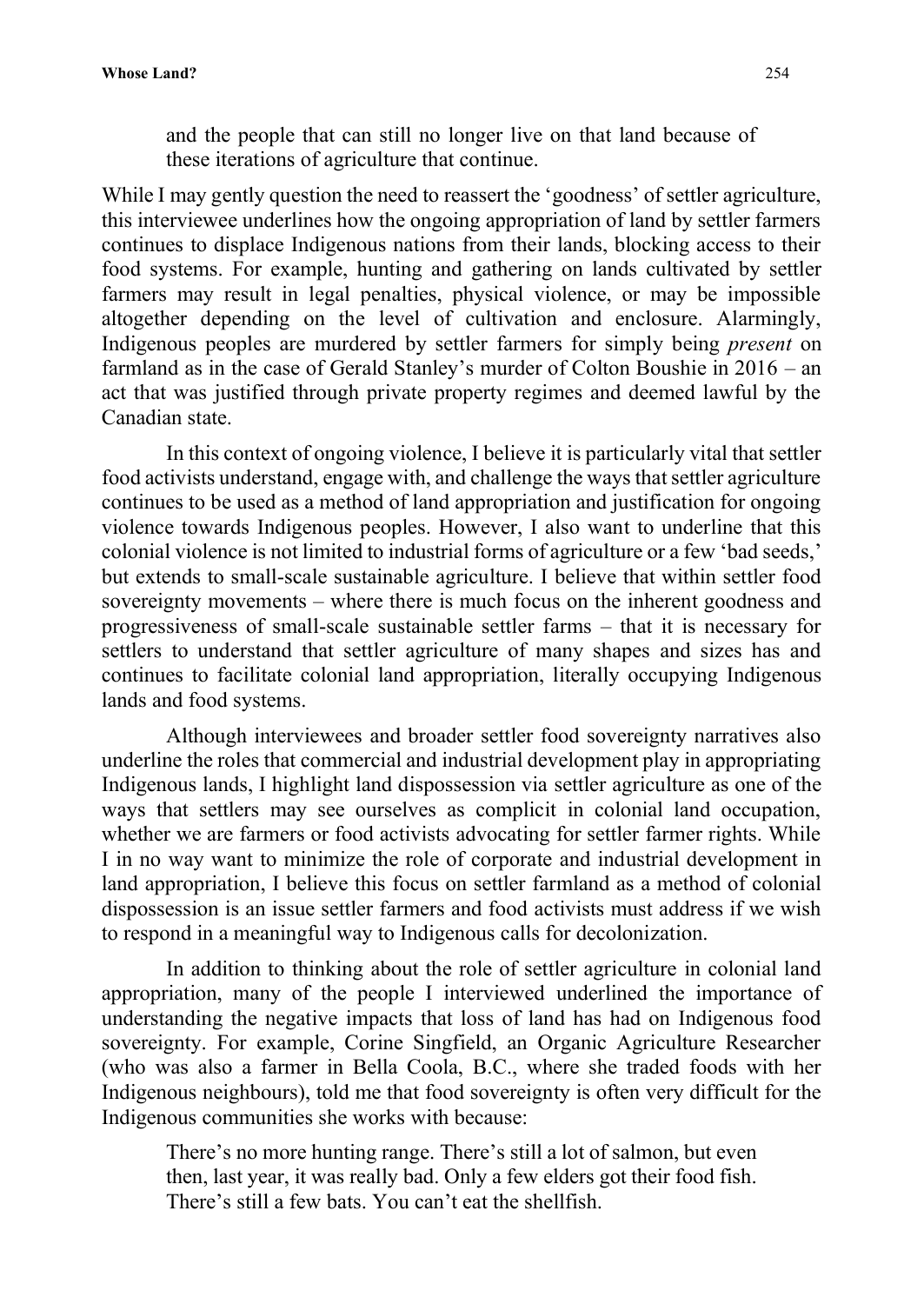A graduate student doing research with Indigenous communities in the Northwest Territories also talked about the difficulties Indigenous communities face in accessing food, connecting it to a lack of self-determination: "In both the communities I work in, long-term food insecurity is a symptom of not having any say over their land, which is a food sovereignty issue." These comments support Indigenous assertions that colonial land appropriation continues to restrict Indigenous access to their lands and food systems and that Indigenous selfdetermination is a key foundation for creating food sovereignty.

I highlight the above points because they reinforce Indigenous food sovereignty frameworks, and critical Indigenous studies' theories relating to land, making visible several absences in settler food sovereignty discourses. For example, neither Indigenous jurisdiction over land nor colonial occupation of these lands tend to be meaningfully engaged with in settler food sovereignty narratives. Instead, these discourses often reify settler rights to land in North America, particularly through the continual foregrounding of settler farmers' right to produce food as well as calls to ensure small-scale settler farmers retain ownership over farmlands. While access to land is a core demand of food sovereignty movements, rematriation of land to Indigenous nations is much less discussed, with the exception of Indigenous food sovereignty. Within settler narratives, appropriation of land is generally understood as corporate appropriation of small-scale settler farmers' lands, rather than settler appropriation of Indigenous lands.

#### *Questioning Settler Investments in the State and Private Property*

Because settler Canadian food sovereignty narratives tend to underline land appropriation by corporations and foreign investors, these narratives often propose ways forward that are based in restricting these actors from buying up land. For example, organizations such as the NFU call for policies that restrict who can own farmland, legislate how much land an individual, corporation, or cooperative can own, set up financial supports so that new farmers are able to access land, and implement restrictions on transferring farmland to non-farm use (2015). With these kinds of policies, settler narratives often focus on the importance of land ownership by the general public while looking to the Canadian state to enforce laws that support Canadian citizens' rights to own food lands. For instance, the PFPP (2015) calls for a national policy based on the following: "Canadian food land must be owned and controlled, as much as possible, by the citizens who live and work on that soil, with prohibitions enacted on foreign, corporate, investor, and absentee ownership" (16). Within these kinds of visions for food system change, it is clear that settlerdominated food sovereignty groups tend to advocate for state policies that facilitate settler ownership of land without attention to the ways that the state and settler occupation drive the Canadian colonial project. In these narratives, there are no questions about whether settlers are foreigners who now own and control Indigenous lands.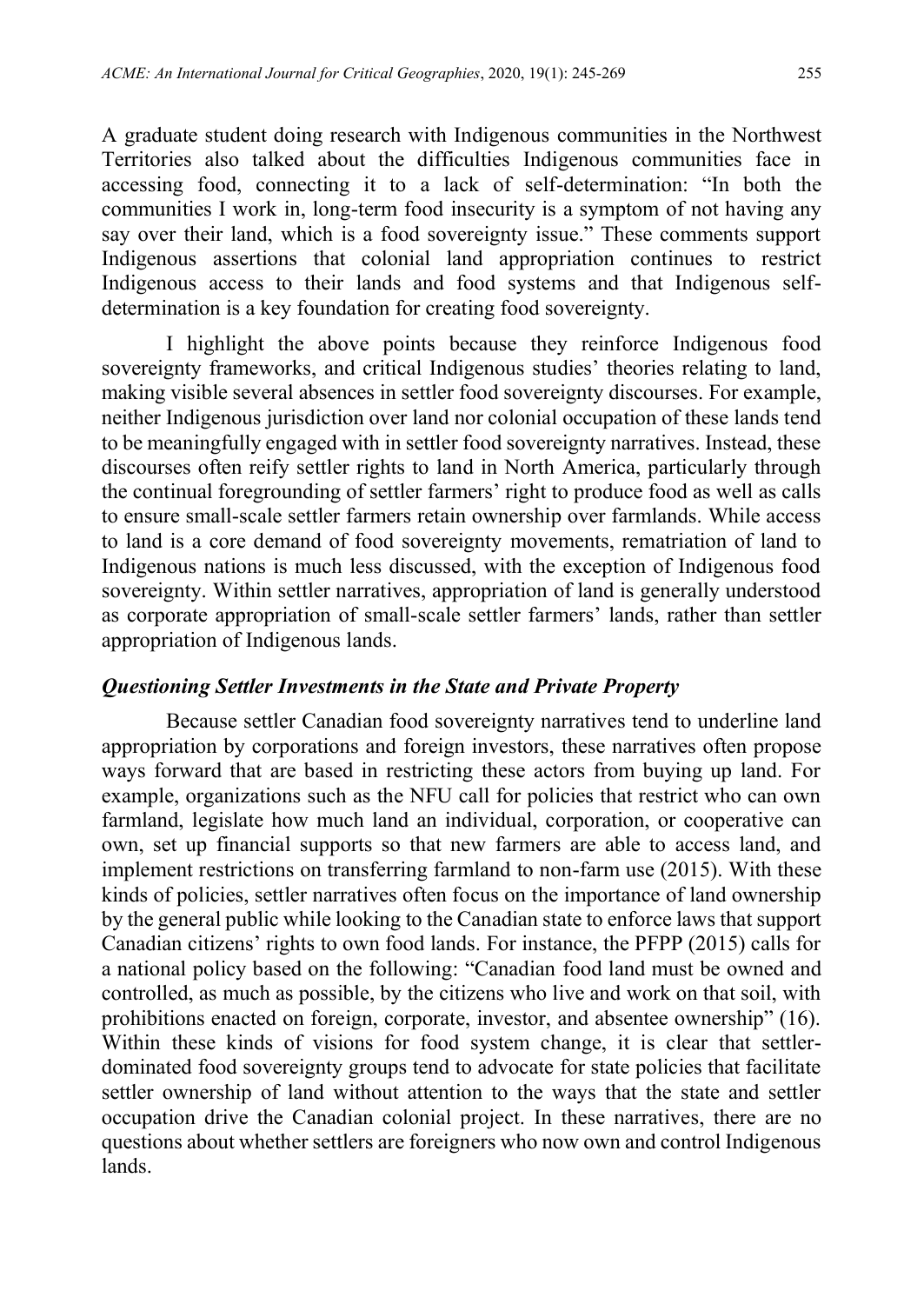Along with these visions for food system change, the PFPP highlights the need to "recognize Indigenous jurisdiction over traditional lands and waters" (2015, 17). It also calls for increased protection for farm and forestlands, underlining the need to improve land access for small-scale farmers in ways that are "inclusive of traditional food sources including hunting, gathering, fishing, and agriculture" (13). However, I question whether these kinds of statements change settler narratives in ways that challenge colonial land appropriation. For example, settler recognition of Indigenous jurisdiction does not address the reasons why settlers are the ones who have the power to grant this recognition in the first place. Furthermore, calls to 'include' Indigenous food systems in settler agrarian systems continue to foreground settler farmers' ability to decide how land is used and fail to grapple with the ways that this 'inclusion' occurs within settler tendencies to assimilate Indigenous practices. While it is important to note that the PFPP also includes a discussion paper on Indigenous food sovereignty written by Indigenous activists and their allies (referenced throughout this paper), the majority of the PFPP overview and remaining discussion papers focus on settler food systems and state policy, without adequate attention to how settler food systems impede Indigenous food sovereignty and struggles for land.

Interviewees also noted this absence of settler attention regarding how settler food systems often interfere with Indigenous access to and jurisdiction of their lands. Referring to the organization she is involved with, an Ontario farmer explained:

When we think of food sovereignty, we think a lot about how farmland needs to remain in the hands of farmers. You know, when we say that, we're not thinking, 'As opposed to Indigenous communities,' we're thinking, 'As opposed to absentee investors and development corporations,' and stuff like that.

Although she adds this is not the case within the entire organization, I want to highlight the reality (and relative normalcy) that a progressive organization dedicated to issues of land and food have generally failed to engage with Indigenous peoples who have lived on that same land for millennia and who continue to play a leading role in both advocating for and putting their bodies on the line for the wellbeing of those lands.<sup>4</sup>

One interviewee noted that even when settlers are aware of Indigenous land rights that they are often resistant to shifting focus away from settler farmers' land rights. Referring to settler food activists, one of the interviewees who attended the

<sup>4</sup> It is important to note that during the research for this paper, several groups were beginning to form within predominantly settler-led food organizations with the aim of building Indigenous-settler relations (i.e. the National Farmers Union Indigenous Solidarity Working Group and Meal Exchange's Decolonizing Book Club). Although the work of these emerging groups is vital, I believe that they have yet to influence broader settler movements in action-oriented ways. While I in no way want to minimize the work of these groups, I believe that my arguments continue to be relevant in relation to overarching settler Canadian food sovereignty narratives and actions.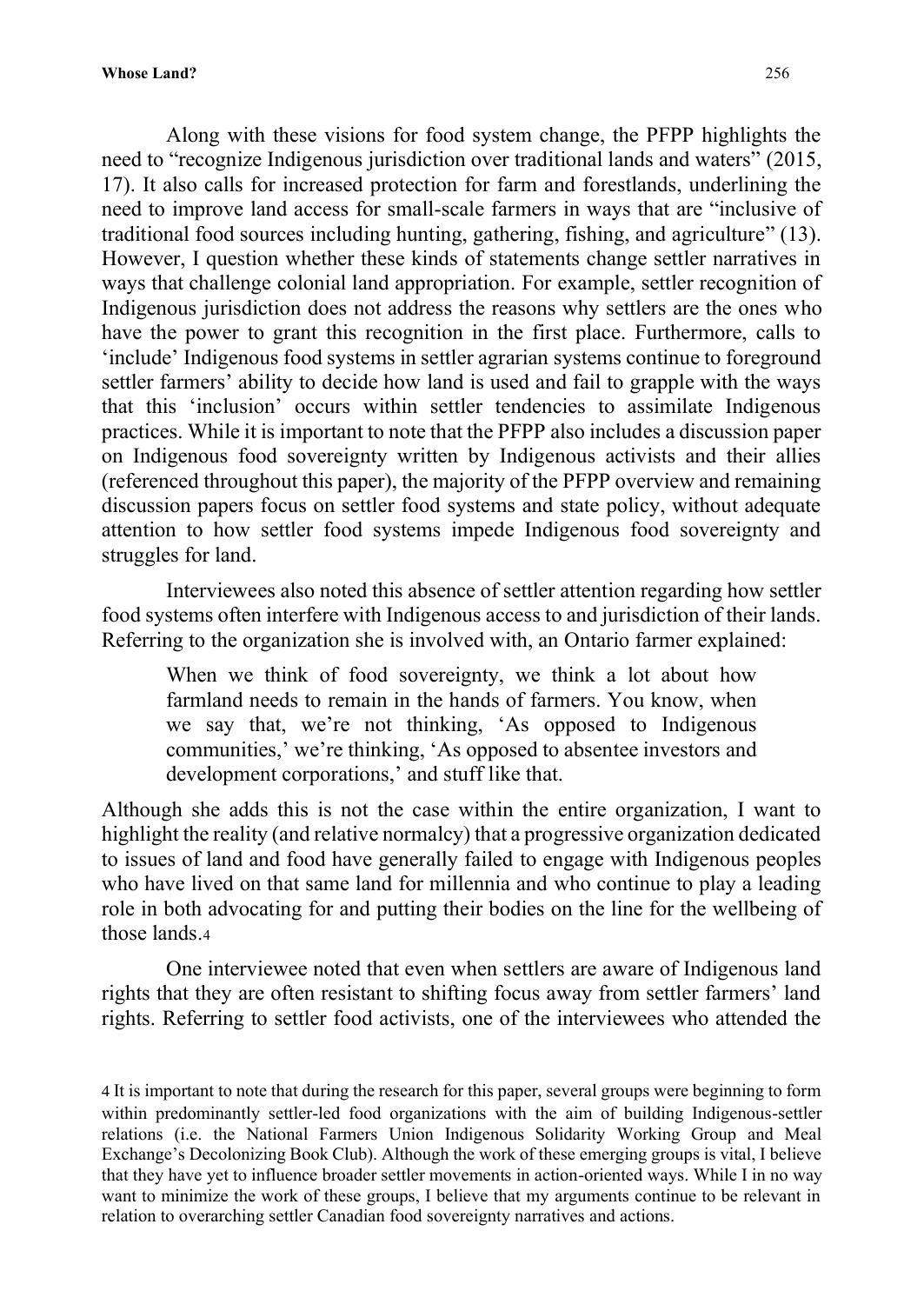same food event described in the introduction explained: "I think that people get frustrated when they start to see the conversation move [away] from young farmers or access to farmland. They see that there is a lot of need to focus there and are not ready to look at the food system from another way." Here, she gestures to a common perception held by settler food sovereignty narratives that it is necessary to center settler farmer land rights, both because settler agriculture is often what settlers understand as food systems and because settlers seem to have difficulty seeing beyond the inequities we experience. In this context, I am interested in further examining why settler farmers and activists, who tend to foreground their connectedness to the land, are often either resistant to or simply do not think about whose lands we draw sustenance from.

Within the interviews, settler farmers – who spent time working with Indigenous activists and/or who have been immersed in more radical activist work – suggested settler resistance to and lack of awareness about Indigenous land jurisdiction is based in settler investments in the Canadian state. For example, a young farmer who identifies as someone with radical leanings told me:

There are [organizational] members that are invested in the current way that Canada is structured… They're very invested in the Canadian nation-state. Or I should say Canadian state and settler colonial nations. And they're not, for most members, going to step outside that without a push, if at all… There's a lot of apparatuses both repressive and ideological that are serving the purpose of legitimizing and enforcing the authority of the state.

While interviewees did not delve into the specifics of why settlers are often attached to the Canadian state, various scholars who have written on the topic give us an idea of what this attachment is rooted in. For example, Mi'kmaw scholar Bonita Lawrence (2002) explains that in order for Canadians to maintain an understanding of ourselves as a "'decent' people," we must avoid/erase any record of how the nation-state was designed to effect the "total disappearance" of Indigenous peoples (23). In Mackey's research (2016), she describes settler farmers' entitlement to 'their' land, explaining that this entitlement is rooted in private property regimes, Western ontologies that rely on dualities of certainty and uncertainty, and "hierarchical and racialized categories of personhood" (33). She explains that farmers feel their claims to land have gained traction as they have worked to 'improve' the soil, and in doing so have contributed to building the Canadian state.

Several interviewees also talked about settler investment in private property, relating this to hard work and settler investment in land. An interviewee who had farmed for many years, explained that her organic farm community feels connected to the land in part because of "how hard they've worked to get it and what they've sacrificed in order to be able to pay for it." She explained that giving away land – even to other farmers – was a difficult idea for many of the organic farmers she knows: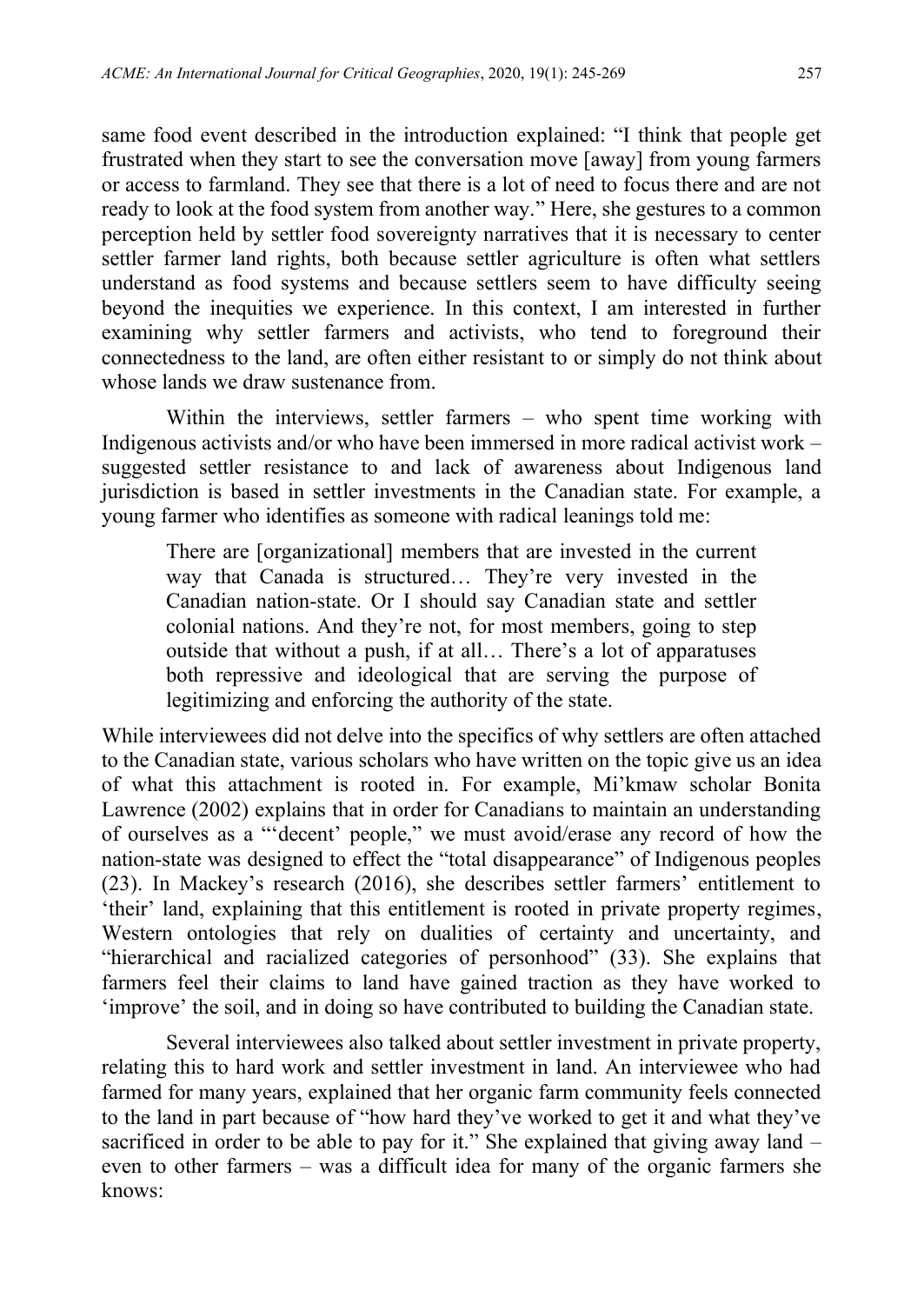There's many of them [who say], 'Why should we give this land to [aspiring farmers] for free? Why should they have an undue advantage in the marketplace over those of us who had to buy our land and it was really hard to do that? There were a lot of sacrifices made and now we own it.'

She told me she was surprised that organic farmers would be so attached to private property models because for her, "I can see so well that land, particularly land from which we get our sustenance, is not meant to be owned privately."

An organic farmer and activist, Ayla Fenton, who is actively involved in the National Farmers Union as well as La Vía Campesina, also talked about the need to question land ownership, including how she came to this questioning through an awareness of Indigenous land issues. She queries:

Who should have access to and control of land and [does] that necessarily mean that you should be owning it? I think that's something that becoming more aware of Indigenous issues has really challenged my ideas of what land ownership means and stewardship… Even when I started farming I was like, 'Oh it would be so lovely to own my own little farm,' and kind of had this feeling of, 'then I would have control over this land or I could do what I want on this land.' And I think that's shifted to realizing that maybe land shouldn't belong to any of us.

Ayla's above comments express settler farmers' desires to own land as well as the potential for moving beyond land ownership regimes. Within our interview conversations, several settler farmers suggested that this desire for ownership is based in the idea that owning land enables them to farm in a sustainable and economically viable way. They explained that ownership gives farmers assurance that what they invest in the land (i.e. building up the soil) will not be taken away from them. From this perspective, private property is seen as a way to ensure that land will continue to be farmed in an ecologically sustainable manner, so that surrounding communities can access organic produce (at least those who can afford it). This attachment to owning land suggests the embeddedness of private property regimes among settler farmers, including small-scale organic farmers who see themselves as working towards food system change.

Lastly, my conversations with numerous interviewees highlighted how settler farmer resistance to Indigenous jurisdiction of land is also based in the material implications settlers may face if colonial land appropriation is meaningfully addressed. For example, the radical-leaning farmer quoted previously explained that some members of his organization "would be really resistant to Indigenous liberation and Indigenous food sovereignty if it was actualized in terms of giving Indigenous nations access to land and land claims and treaties." He adds: "their material interests in terms of maintaining Canada as it stands are pretty directly opposed to questions of national liberation for Indigenous peoples." In light of previous interviewee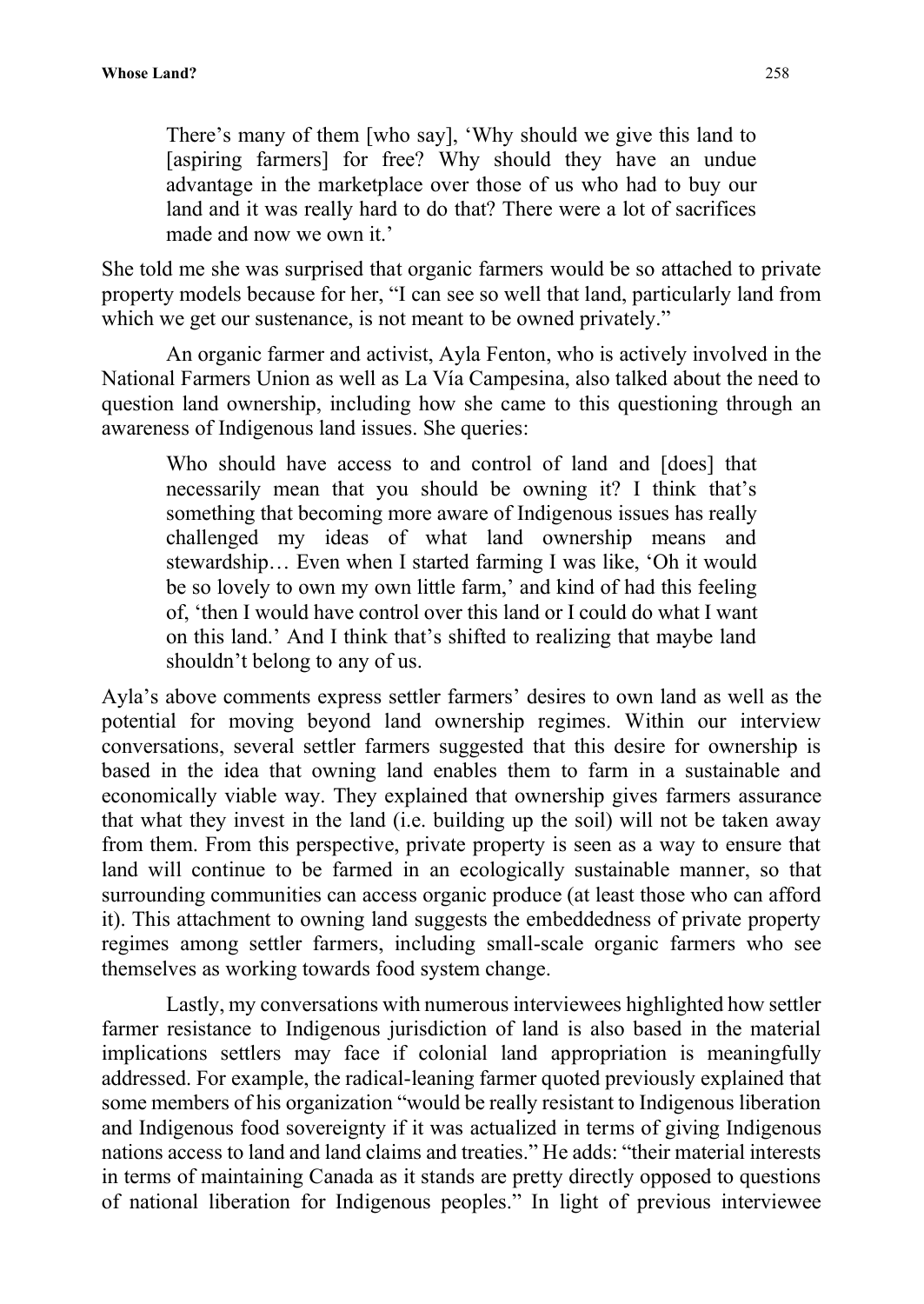comments, this resistance may be particularly pertinent when it comes to farmers who depend on the land for their livelihoods and who feel they have an intimate relationship with the lands on which they work.

Overall, interviewee responses suggest that ideas about how to move forward within settler Canadian food sovereignty movements often remain rooted in the Canadian state and private ownership regimes. For me, this is problematic as it fails to respond to Indigenous calls to challenge private property and the Canadian state as colonial institutions that continue to dispossess Indigenous nations (i.e. Dennison, 2014; Tuck and Yang, 2012). While several interviewees called for the need to question these institutions, they acknowledged that there was either resistance to this kind of questioning or an absence of it altogether within their settler food organizations. This resistance/absence is also reflected in broader settler Canadian food sovereignty discourses, which tend to focus on 'foreign' and corporate land appropriation. When Indigenous jurisdiction of land is acknowledged by settler food movements, there is generally little engagement with how these actions might challenge settler land ownership; instead, documents such as the PFPP (2011; 2015) call for settler food systems to be "more inclusive" of Indigenous food systems rather than highlighting how settler food systems need to radically transform in order to support Indigenous food sovereignty (i.e. by giving land back to Indigenous nations).

#### *Questioning Settler Visions for Alternative Land Arrangements*

While many of the ways forward proposed by settler food sovereignty movements rely on private property frameworks, these movements have also offered solutions based in alternative land arrangements that attempt to subvert private land ownership models. For example, both the NFU (2015) and PFPP have proposed community-owned land trusts as mechanisms "to ensure food production by local farmers" (NFU, 2015, 32). Within the interviews, several farmers and communitybased organizers also talked about the potential for alternative land arrangements to safeguard land for food provisioning. At the same time, they noted their uncertainty regarding how these arrangements might meaningfully support Indigenous food sovereignty.

For example, Heather Pritchard, an organic farmer and program manager for the Foodlands Trust Project in British Columbia, talked about the potential of land trusts as a way to remove land from the private market so that it is not affected by speculation or increasing land values and instead remains as food land. Heather was particularly interested in thinking about land trust models that might contribute to protecting food lands while respecting Indigenous food systems. Speaking about land trusts, she asked:

So what does it look like for [Indigenous] values to be recognized and to be respected? We're still in dialogue about that. I don't know what that looks like. You know, it could look like: this land is put in a trust and there are Indigenous people on the trust board. When land comes into trust, you'd look at the land itself. There may be potential for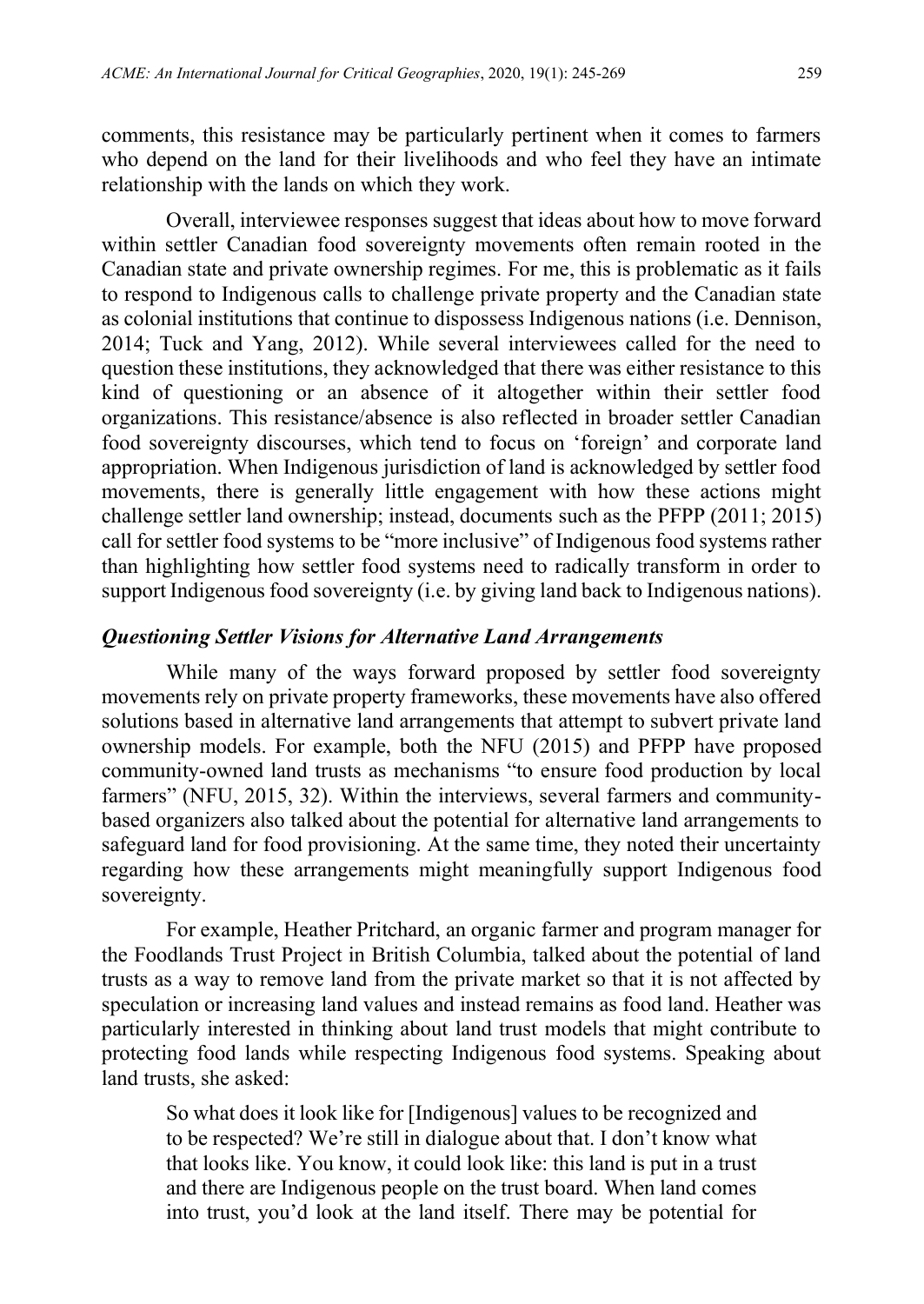hunting, gathering, medicine, and whatever, and that potential needs to be recognized and that needs to be part of what is protected.

At the same time she talked about her unease as to whether land trusts are appropriate on Indigenous territories:

The whole idea of land as unceded territory - how do we relate to that? Even the idea that we can take something in trust which is not ours? It's hard to know and yet in terms of the Canadian government there is an ownership that happens. I still don't know how to resolve what that looks like.

Here, Heather underlines the tension of land models developed and controlled primarily by settlers that do not meaningfully address land as Indigenous territory.

In addition to land trust models, Heather spoke about the potential of framing land as commons. Citing potential commonalities, she explained, "Even in Indigenous languages the commons is an important concept, right? [However], it comes out of Britain. It's closer but it's a division, if you know what I mean." Here, she suggests that while the commons may have the potential to resonate with both Indigenous and settler communities, it remains a European framework. In this context of thinking about how to move forward, Heather explains that process is vital:

As we move forward in respect and dialogue and relationship and common experience with each other, there may be something that emerges and I don't want to project what that would be because then that would be me forcing my projection and ideology on [Indigenous] systems.

While this comment leaves open the possibility of mutually acceptable land arrangements, Heather suggests that these arrangements cannot be imagined or solely proposed by settlers. Rather, as she suggests, frameworks that emerge must be based in respect, dialogue, and relationship. From my perspective, to do otherwise as settlers would be to make decisions about food and land systems that are not ours to determine. Similarly, another interviewee spoke about the importance for her food-based organization to learn "how to be supportive but not directive" in relation to Indigenous food initiatives. For me, these conversations hint at the tensions between the ways that settlers might contribute to creating food sovereignty while at the same time challenging settler tendencies to "rescue settler futurity" (Tuck and Yang, 2012, 3).

An academic, who has worked with Indigenous communities in Canada and food sovereignty movements internationally, explicitly questioned the ability of settler-proposed alternative land arrangements to challenge colonial land appropriation. Reflecting on her work in a Canadian context she explained:

We're not starting from a blank slate. We're not starting from an unoccupied territory, so that really complicates the notion of land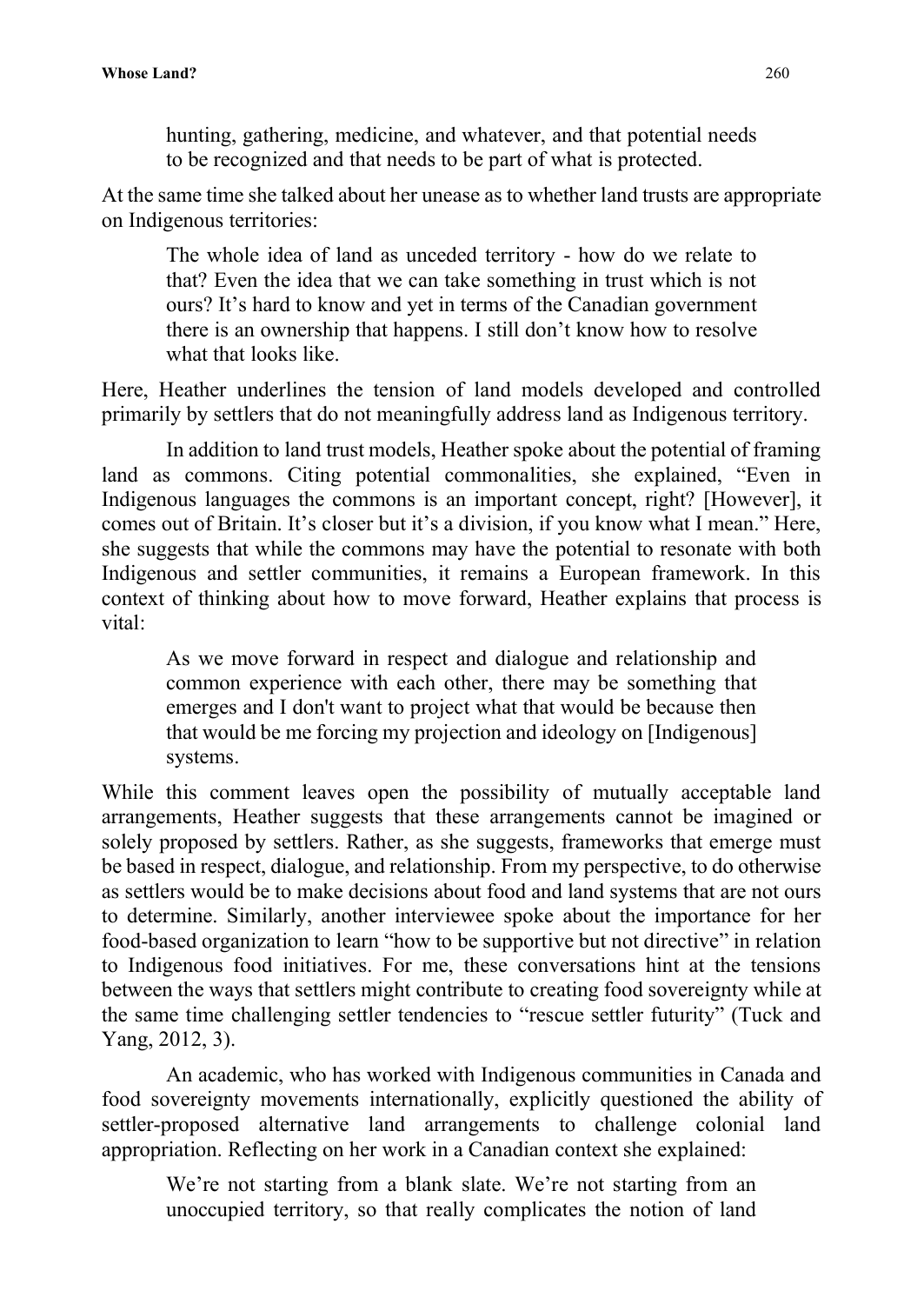reform and makes us wonder, 'Are we just talking about colonization? A different form of more progressive colonization?' I think we have to be really careful and I think one of the things I've seen happen in B.C. over the last ten years is a really deep conversation about these things and not a lot of resolution.

By highlighting the potential for land reforms to reify colonial relations, this interviewee echoes Indigenous calls for settlers to engage with Indigenous land jurisdiction and understand the colonial contexts in which we live. While she underlines that important conversations are occurring, she also highlights an absence of settler actions to address settler land occupation. This ties back into Tuck and Yang's (2012) argument that if we are to think about land in the context of decolonization, we must address settler land appropriation, and approach relations with land in ways that are "accountable to Indigenous sovereignty and futurity" (35).

Although future land arrangements, and what this means for settlers, remained unresolved within the interview conversations, multiple interviewees emphasized that perhaps this unknowning is precisely the point. Rather than coming up with settler frameworks for future land use, numerous interviewees suggested that giving land back to Indigenous nations will encourage a process in which settlers cede control and support Indigenous nations' ability to determine future relationships with land. For example, a graduate student activist who works with both local and global food sovereignty movements told me:

Ultimately, we settler Canadians need to respect the treaties and original lands need to be returned. Then Indigenous communities can decide what happens on it. Maybe they want settlers to continue farming if they do so in a way that's consistent with the values of that community. I really don't know.

A farmer based in Ontario also stressed the necessity of giving land back to Indigenous peoples, and that the process of doing so will have material impacts, particularly in relation to farmers. He told me:

If we really take national liberation seriously in a tangible sense, in terms that we're actually giving land back, that's going to be farmland. There's going to be people who are going to have to move, or who are going to have new neighbours, or options to buy land is going to get taken away from them. I mean, I think that's a correct political line to take. That's the correct action to take but that's not a neutral thing. That has a detrimental effect on [farmers] as individuals at least in the short term.

With these comments, both interviewees suggest that Indigenous communities, rather than settlers, should determine what future land arrangements look like. These comments also suggest that doing so will involve uncertainty for settlers. Mackay (2016) expresses a similar sentiment in her research, proposing that settlers allow ourselves to become unsettled by uncertain futures; she argues we can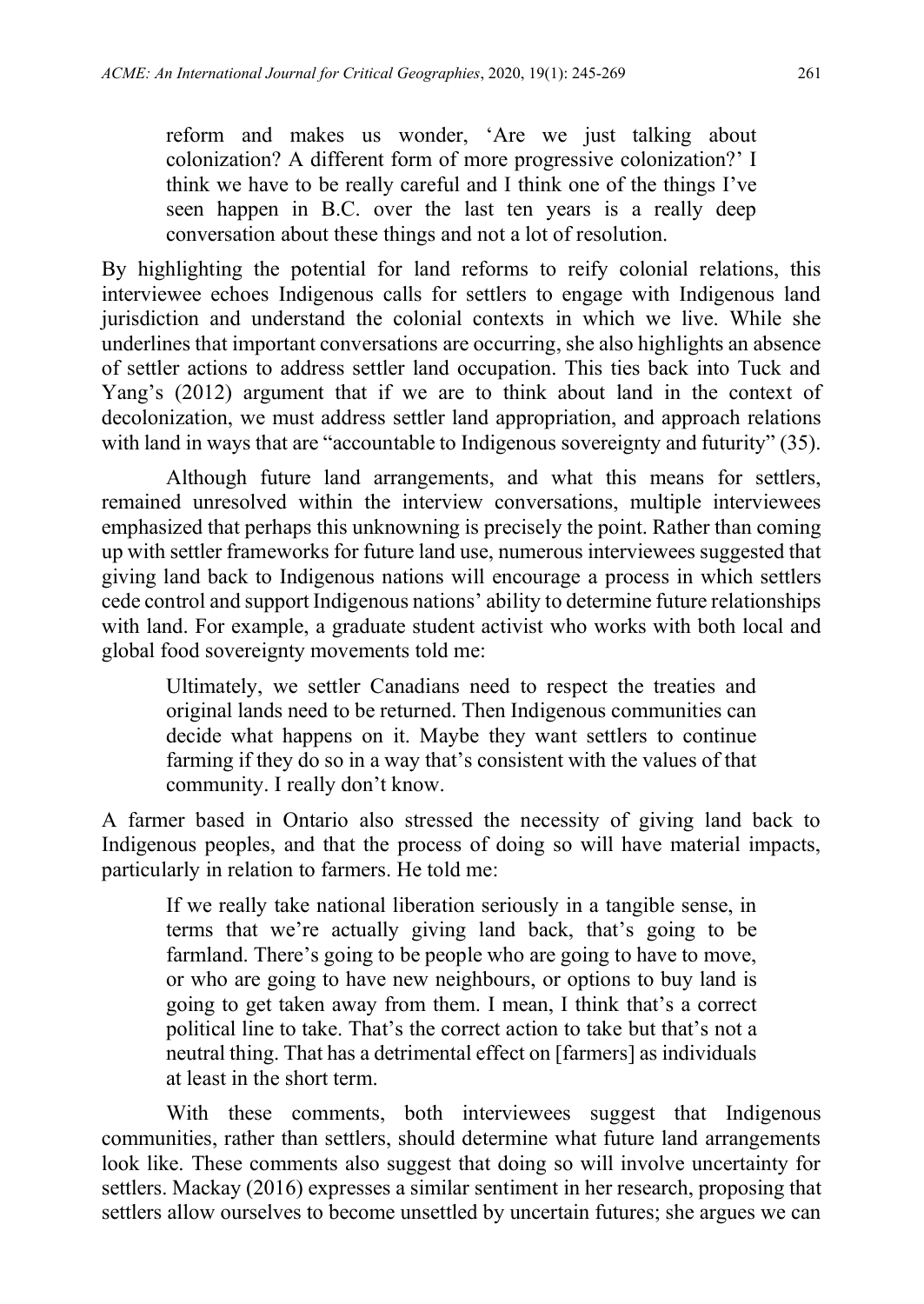do this by shifting our epistemologies through listening, hearing, knowing, and acting differently. For Tuck and Yang (2012), uncertainty is key; they note that questions regarding settler futures on Indigenous lands "need not, and perhaps cannot, be answered in order for decolonization to exist as a framework" (35).

Overall, interviewees' comments underlined the importance of thinking about how alternative land arrangements proposed by settlers may continue to reproduce colonial dispossession. Rather than developing frameworks based on continuing settler futures on Indigenous lands, several interviewees suggested that moving towards food sovereignty will require settlers to return land to Indigenous nations. This echoes Indigenous scholars and activists who argue that decolonization requires settlers to cede land, power, and privilege (i.e. Tuck and Yang, 2012). Interviewees also suggested that settler uncertainty about our futures on Indigenous lands is a necessary part of moving forward, building on arguments that decolonization is not accountable to settlers but to Indigenous futures and sovereignty (Tuck and Yang, 2012).

## **Responsibilities and Relationships: Discussion and a Few Thoughts in Conclusion**

In reflecting on this paper, I want to go back to Daigle's (2017, 16) questions of how settler food activists might impede Indigenous movements for land and selfdetermination and what responsibilities settler activists have to Indigenous nations and their lands. In responding to these questions, I consider how my conversations with interviewees as well as settler food sovereignty narratives more broadly respond to – or struggle to respond to – Indigenous calls to change settler relationships to land and support Indigenous resurgence movements.

Responding to Daigle's first question, I argue that one way that settler food activists impede Indigenous land and sovereignty movements occurs when we reaffirm settler rights to Indigenous territories. From the interviews, it is clear that many settler food organizations are either ignorant of Indigenous jurisdiction of land or aware of this jurisdiction but resistant to shifting away from settler farmers' rights to land. A scan of broader settler Canadian food sovereignty narratives also suggests a heavy focus on settler farmers' land rights as well as ensuring that Canadians have the right to determine how land is used. While this assertion of rights is generally made in relation to land appropriation in the interests of capital, it fails to engage with questions like: What happens when the rights of settler and Indigenous food provisioners stand in contrast to, restrict, and/or impede the food sovereignty of one another? How can settlers have rights to Indigenous lands that were stolen, never ceded, and/or were subsumed into the Canadian nation state through misinterpreted and/or dubious treaties?

Furthermore, the language of rights that was often used throughout the interviews, and which is a staple of settler food sovereignty narratives more generally, fails to address Indigenous critiques of rights-based frameworks. For example, Corntassel and Bryce (2012) argue that rights discourses fail to engage with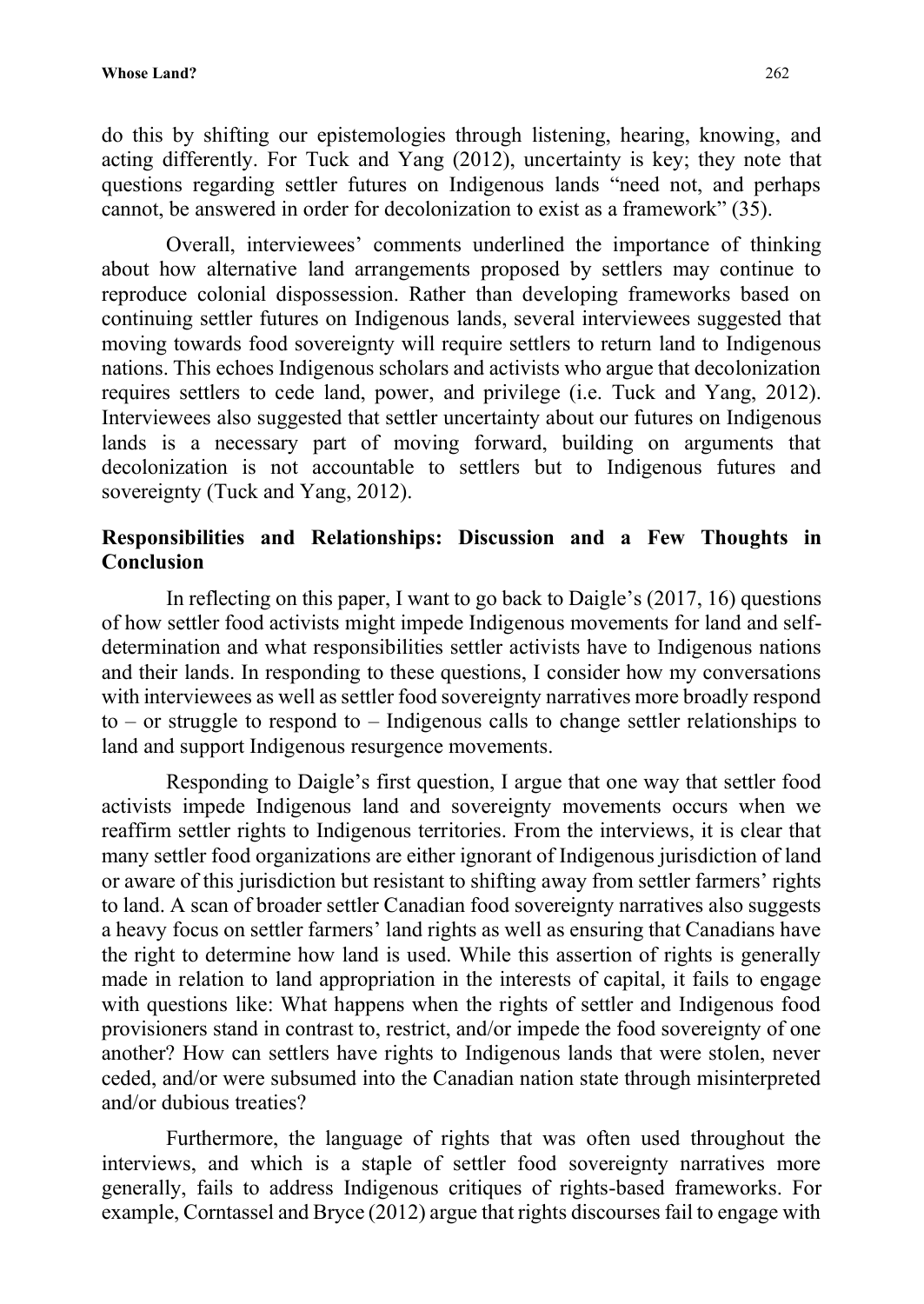the deep and long-standing relationships Indigenous nations have with the land, including Indigenous self-determination that is rooted in that land. Instead, rightsbased frameworks reaffirm the Canadian state as a legitimate governing structure that decides whose food sovereignty takes precedence. Although settler Canadian calls for Indigenous rights to land may seem progressive, I suggest that these calls may, as Watts (2013) has argued in relation to settler use of Indigenous ceremonies, act as "just another function of multiculturalism, a cultural right to be *allowed* by the state rather than serving as a basis for independent societies" (161). I suggest that continuing to use rights as a primary way of framing food sovereignty impedes our ability to interrogate nation-state claims to authority while at the same time delegitimating Indigenous laws and governance structures that have guided relationships with land and beings for millennia.

Second, building on the above points about settler land rights, I argue that settler food activists impede Indigenous movements when we frame land dispossession in relation to corporate and foreign appropriation but not settler appropriation. One interviewee talked about how their food-related organization focuses on land appropriation by absentee investors and the development industry but not land appropriation experienced by Indigenous peoples. Similarly, settler Canadian food sovereignty organizations often focus on land appropriation by large corporations and land speculators, while failing to mention settler appropriation of Indigenous lands. Tuck and Yang (2012) might call this focus (or focused refusal) a settler move to innocence in which settler food sovereignty narratives highlight one area of oppression (i.e. land appropriation by multinational corporations) but not others (i.e. land appropriation by settler farmers and the settler state). From my perspective, this move denies settler complicity in land appropriation by shifting the gaze, and in doing so, frames settlers primarily as victims rather than colonizers.

Third, I argue that settler food sovereignty movements impede Indigenous land and sovereignty struggles when settlers fail to interrogate private property regimes and the Canadian state. Several interviewees talked about settler investments in both these institutions, while broader food sovereignty movements call for state policies to forward food sovereignty in Canada (i.e. such as legislating how much land individuals or corporations can own). If settlers are to learn from Indigenous scholars and activists, I suggest we reject the state as a key actor who will facilitate food sovereignty over the long-term and as a permanent structure that is here to stay. We need to learn from groups such as the Indigenous Circle who explain that settler state policies and support for food programs are "short-term solutions" while longterm solutions need to be found in Indigenous sovereignty and self-determination (ICFSC, 2011, 9).

In addition to settler investments in the Canadian state, several interviewees pointed out settler attachments to private property. They explained that settler farmers are often invested in private ownership because they feel this secures their investment in the lands they farm. Similarly, broader Canadian food sovereignty narratives generally do not engage with the ways that western understandings of land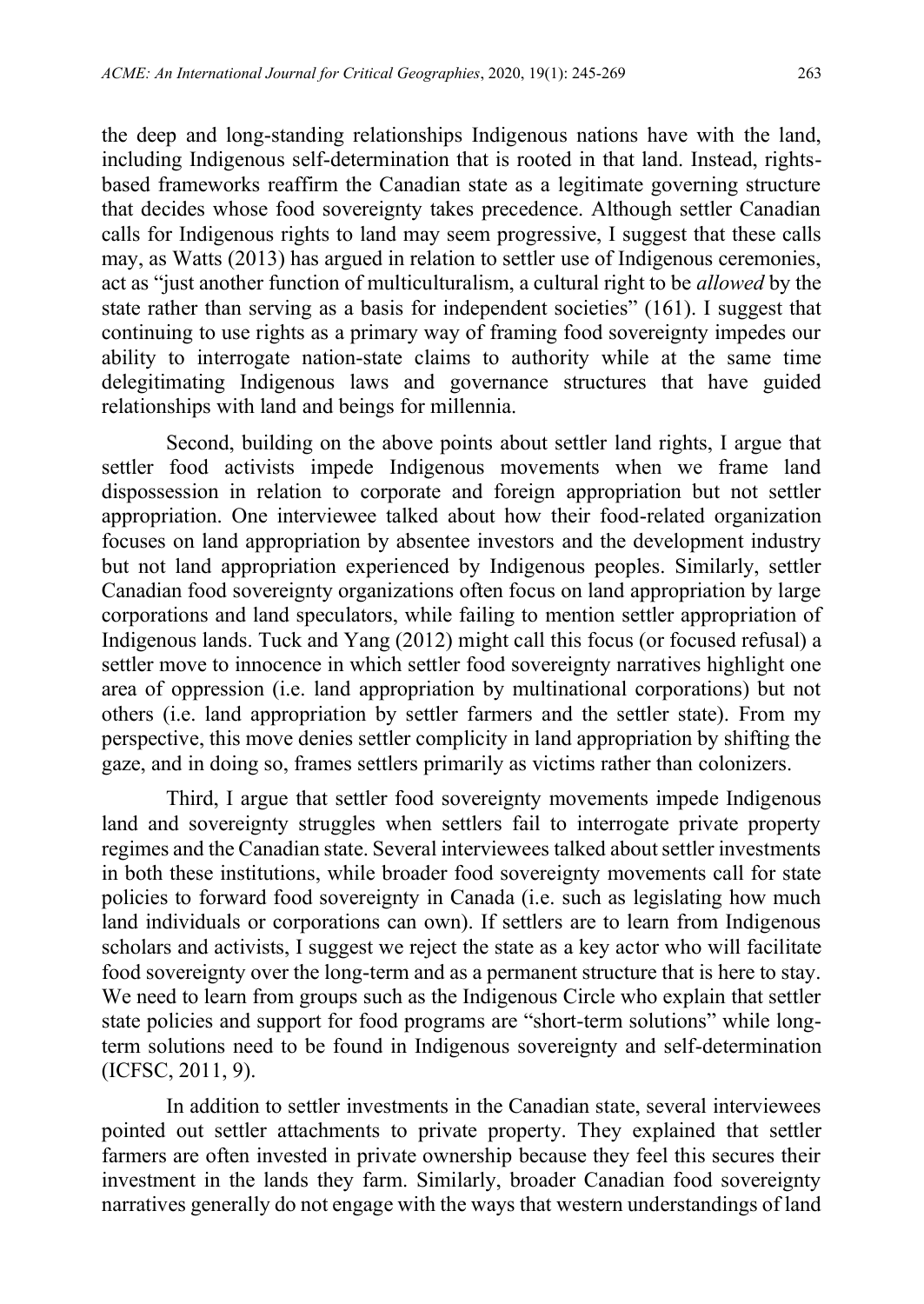and private property are an essential part of settler occupation. However, several interviewees also articulated the problematics of land ownership, echoing Indigenous scholars and activists who theorize private property regimes as a key tool of settler occupation (i.e. Osage, 2014).

Fourth, even when settler Canadian food sovereignty movements' future visions move beyond individual property ownership to imaginings of alternative land arrangements, I suggest these can also impede Indigenous resurgence movements. For example, several interviewees pointed out the tensions in settler Canadian proposals for alternative land arrangements such as land trusts and commons, with one person explaining that these have the potential to reproduce colonial land occupation. This critique echoes Tuck and Yang's (2012) argument that frameworks such as the commons, which turn land into space for *all* peoples, erases settler appropriation of Indigenous lands and thus denies Indigenous sovereignties. Furthermore, Tuck and Yang (2012) might compare moves to incorporate Indigenous peoples into settler-directed land trusts or settler commons to moves that render "Indigenous people (a 0.9% 'super-minority') completely invisible and absorbed, just an asterisk group to be subsumed into the legion of occupiers" (24).

Fifth, I argue that settler food movements impede Indigenous struggles for land and self-determination when we advocate for settler agrarian food systems to include Indigenous food systems. Calls for inclusion are problematic because they continue to center settler agrarian food systems, rather than supporting diverse Indigenous food systems which may not 'fit within' settler food systems. Moreover, these calls for inclusion fail to transform broader colonial institutions and structures that aim to prevent Indigenous food provisioning practices in the first place. These calls are particularly problematic within the broader settler colonial project which continually seeks to assimilate (and thus disappear) Indigenous peoples in order to legitimate settler occupation and claims of settler rootedness. Thus, calls for inclusion must be understood in relation to settler tendencies to assimilate select parts of Indigenous cultures and practices in ways that erase Indigenous sovereignties and ways of belonging to the land (Tuck and Yang, 2012).

Sixth, I suggest that settlers may also impede Indigenous movements for land and sovereignty when we highlight our connections to land without attention to how these connections are made possible by colonization. For example, several interviewees talked about how settler farmers consider themselves to be connected with the land. Settler Canadian food sovereignty discourses have also tended to underline the importance of farmers' connections to land, with statements that understand food providers, whether Indigenous or settler, as "people of the land" (i.e. Wiebe in Desmarais, 2002, 98). But what does it mean to give settler farmers these kinds of titles/attributes? My worry is that by positioning settler farmers as those who are among the most connected to and capable of taking care of land, settler food sovereignty narratives position these farmers closer to Indigenous rather than settler legacies. Furthermore, while Mackey (2016) talks about settler farmers as justifying their occupation of Indigenous lands through hard work and state-building, settler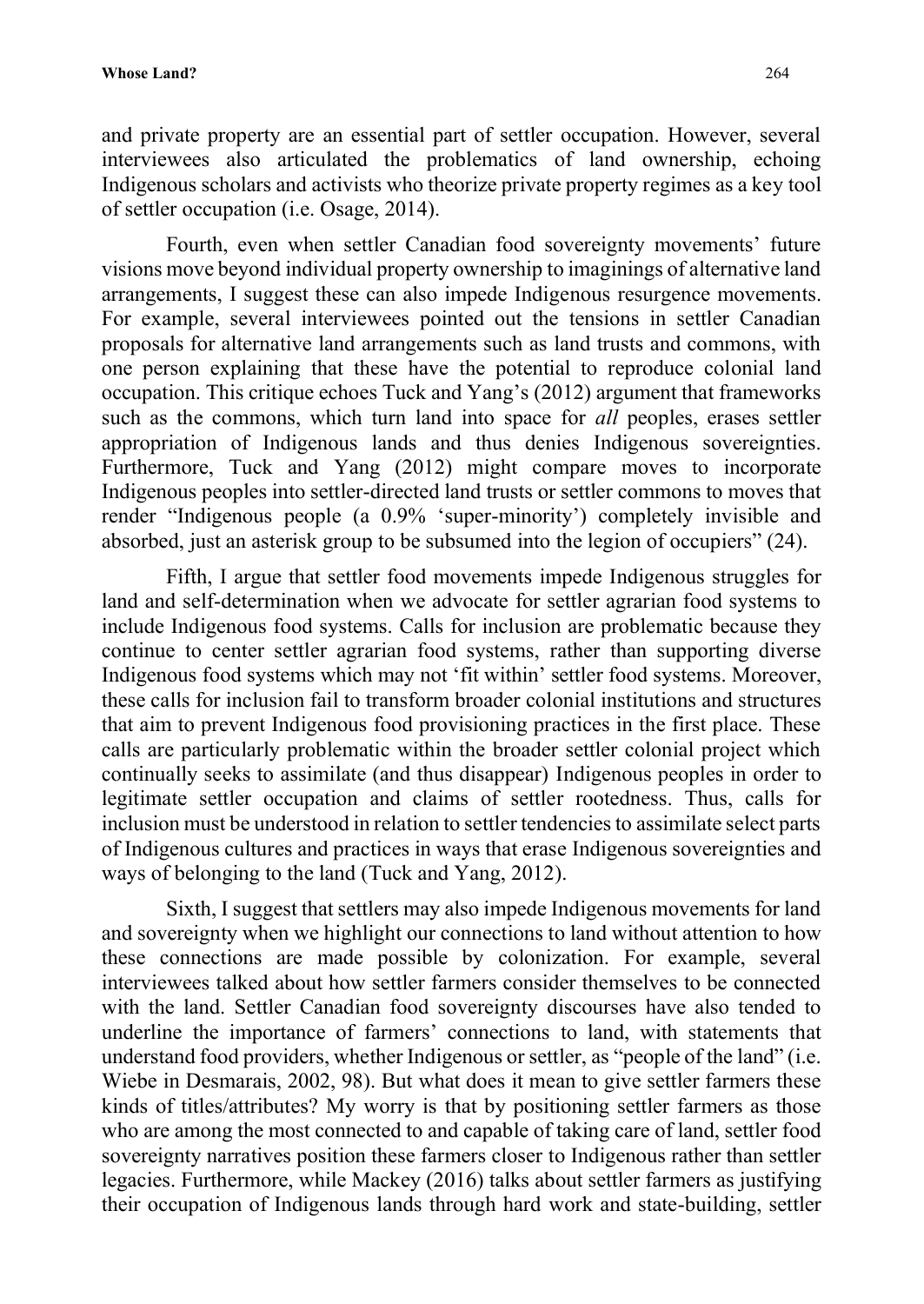Canadian food sovereignty narratives often suggest that settler farmers' land rights are justified not only by hard work but through connectedness to land and ability to 'positively' contribute to the soil and local food systems. But what does this positioning accomplish? Does it make settlers feel more comfortable and secure (at least we are 'good' settlers) or does it make us uncertain about our relationships and futures on Indigenous lands?

In order to begin to address Daigle's second question, I argue that settler food activists have responsibilities that involve identifying, questioning, and challenging the ways that settler food sovereignty movements impede Indigenous movements for change, including those mentioned above: settler land rights and corresponding investments in settler private property regimes and the Canadian state. I also suggest that it is important to question settler imaginings of our futures on Indigenous lands, including settler proposals for alternative land arrangements that fail to challenge settler land occupation as well as settler calls for 'inclusion' of Indigenous food systems. Additionally, I argue that it is important to question settler articulations of our connections to land without attention to the ways that these connections are made possible through colonial occupation.

My hope is that this kind of questioning will prompt settlers to radically reimagine our relationships to land. Necessarily, this reimagining will be guided by Indigenous peoples who have offered advice to settler food activists. For example, the Indigenous Circle (2010) outlines several ways that Indigenous knowledges might help settlers understand our responsibilities to land. They encourage settlers to approach relationships to land and one another through cooperation and sharing as well as understanding that everything is connected, place matters, and the earth is family. They also encourage settlers to approach relationships with land through sacred and spiritual connections. At the same time, the Circle cautions that Indigenous knowledges are not for everyone, suggesting that settlers cannot and should not have the same connections to land as Indigenous peoples. Rather, through learning about responsibilities to land, our relationships and ways of being will differ depending on our positionality and lived experiences. Part of understanding these differences will involve settlers arriving with an understanding of how we are complicit in settler colonialism, a learning that the Circle has requested settlers engage with before approaching relationship-building with Indigenous communities.

Settler food sovereignty movements can also learn from Indigenous activists and scholars who argue for a shift from frameworks based in rights to those based in responsibilities (Corntassel, 2012; Corntassel and Bryce, 2012; Coté, 2016). I argue that this shift would change settler food sovereignty narratives, which currently call for ensuring people's rights to land, to calls that ensure people have the ability to engage with their responsibilities and relationships to land. This shift would create a framework in which settlers are encouraged to interrogate our histories and current connections with land. Importantly, frameworks based in relationships and responsibilities are grounded in Indigenous self-determination and sovereignty (i.e. governance systems and protocols), rather than settler state authority. Lastly, this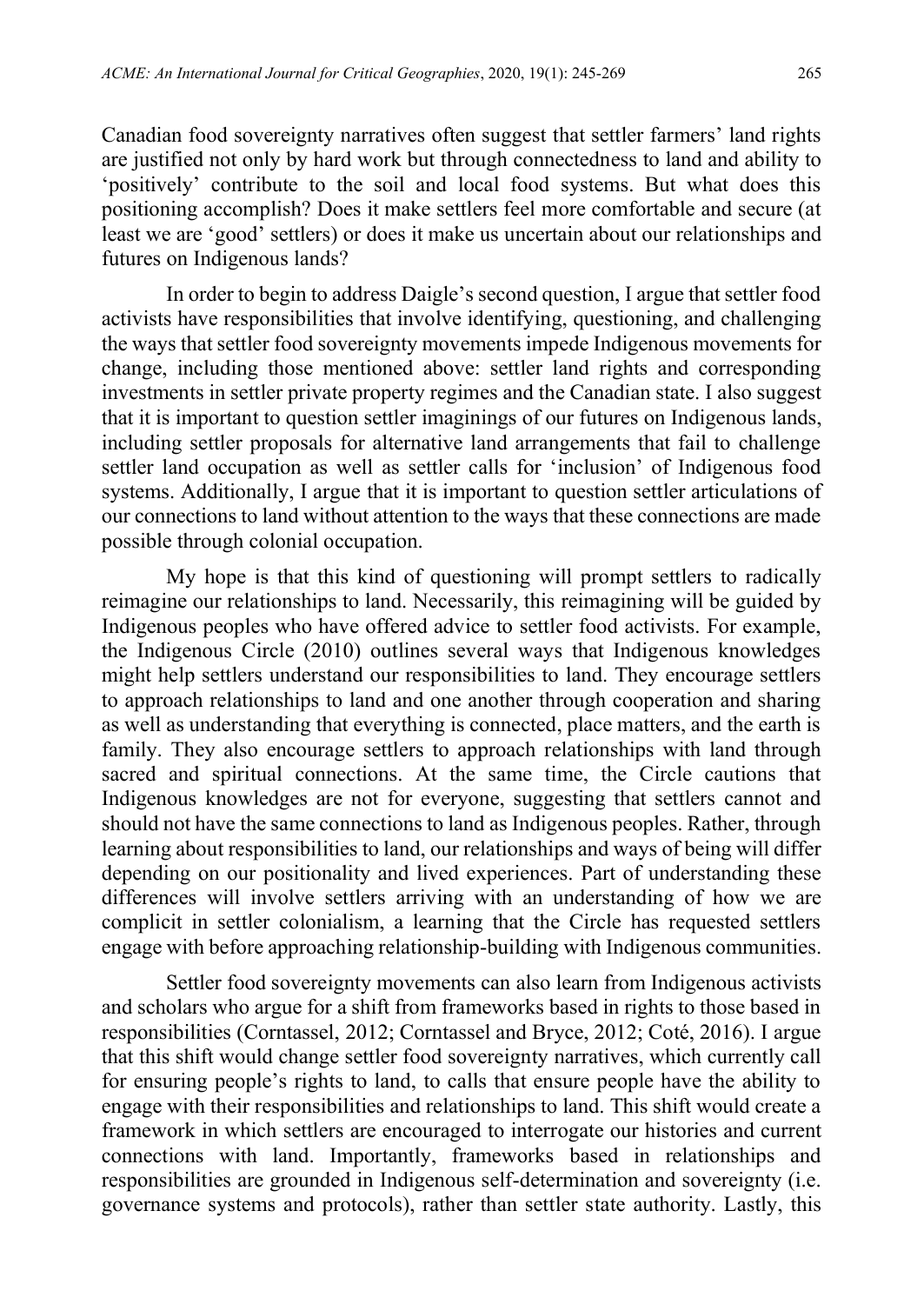shift to responsibilities suggests that moving forward in a settler colonial context necessarily involves settlers giving back land. As several interviewees suggested, land rematriation will be an uncomfortable and uncertain process for settlers.

Throughout this process of learning about and attempting to enact settler responsibilities, I think it is necessary for settlers to approach this process with uncertainty, humility, and a willingness to listen and hear. Interviewees underlined this need for uncertainty as have multiple scholars (i.e. Mackay, 2016; Tuck and Yang, 2012). While engaging with Indigenous calls to return land are clearly difficult for settler food activists and settler farmers, I believe there is space for us to engage with deeper understandings and actions relating to the multiple layers of dispossession occurring on the land, including settler complicity within these layers. I suggest this not with the aim of championing a common experience of dispossession nor the adoption of a framework based on a hierarchy of oppressions, but rather to indicate the potential spaces that settlers might begin to enter into solidarity with Indigenous peoples, in ways that are incommensurable, uncomfortable, and uncertain rather than common. Tuck and Yang (2012) have argued that settlers need to understand and challenge how and when we make 'moves to innocence,' unsettle our futures on Indigenous lands, and approach Indigenoussettler solidarity with 'an ethic of incommensurability.' This includes not knowing whether settlers will be asked to leave these lands and letting go of settler desires to highlight and embrace commonalities in ways that obscure or disappear differences. For me this not-knowing is particularly important in food spaces where, in my experience, settlers are often quick to jump at the notion of sharing land (i.e. through settler approaches such as the commons).

Rather than assuming solidarities between Indigenous and settler food activists may begin with land sharing, I believe it is necessary for settlers to let go of our need to safeguard our futures on Indigenous lands, and instead approach solidarities with the understanding that we will likely be asked to do unknown and difficult things. While these may almost certainly involve ceding settler land, power, and futurity, it remains necessarily unclear what this will look like on the ground. As Tuck and Yang (2012) argue: "The Native futures, the lives to be lived once the settler nation is gone – these are the unwritten possibilities made possible by an ethic of incommensurability…. Decolonization is not an "and". It is an elsewhere" (Tuck and Yang, 2012, 36).

#### **Acknowledgements**

Thank you to the Indigenous and non-Indigenous food activists who are engaged in grassroots work and who inspired this work. Thank you to all those interviewees who generously shared their thoughts and experiences. Thank you to my doctoral supervisor, Dr. Sarah Wakefield, who read many copies of this paper and provided invaluable comments, as well as FEAST and Adam Linnard for their ongoing insights. Thank you to my doctoral committee, Dr. Martin Cannon, Dr. Ken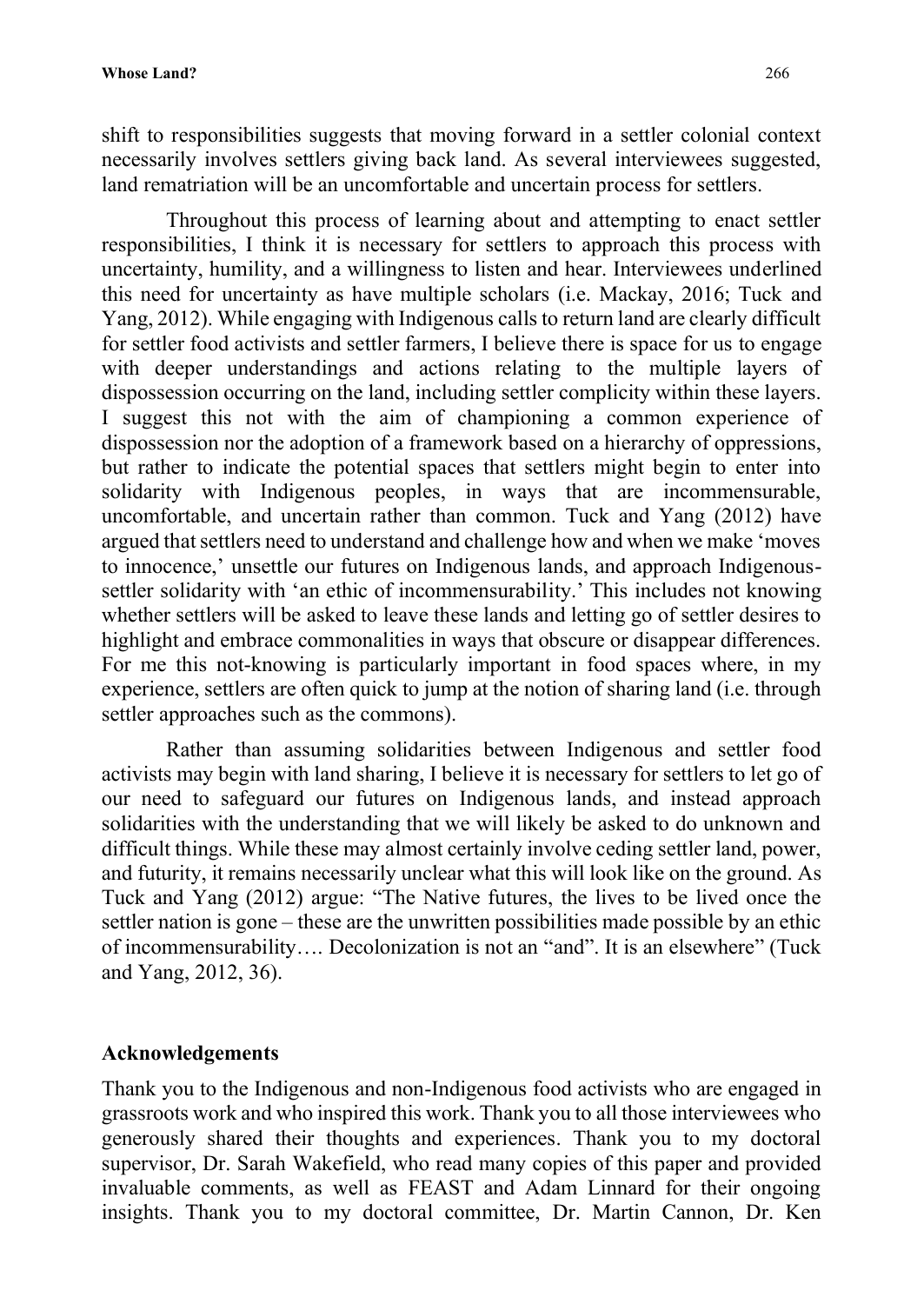MacDonald, and Dr. Martha Stiegman, as well as my external examiners, Dr. Lynne Davis and Dr. Bonnie McElhinny, who provided important feedback for my doctoral dissertation, upon which this paper is based. Many thanks also to the anonymous reviewers who gave incredibly thoughtful feedback. Lastly, thank you to the ACME editors who were generous with a flexible timeline for revisions while I was having a baby and to Bryn, who gave me space to reflect. This work was supported by the Joseph-Armand Bombardier Canada Graduate Scholarship program and SSHRC Insight Grant #76166-'Unsettling Perspectives and Contested Spaces: Building Equity and Justice in Canadian Food Activism.'

#### **References**

- Alfred, Taiaiake. 2009. Restitution is the real pathway to justice for Indigenous peoples. In, Gregory Younging, Jonathan Dewar and Mike DeGagné (eds.), *Response, responsibility, and renewal: Canada's truth and reconciliation journey.* Ottawa: Aboriginal Healing Foundation. pp. 179-190.
- Byrd, Jodi. 2011. *The transit of empire: Indigenous critiques of colonialism.* Minneapolis: University of Minnesota Press.
- Corntassel, Jeff. 2012. Re-envisioning resurgence: Indigenous pathways to decolonization and sustainable self-determination. *Decolonization: Indigeneity, Education & Society, 1*(1), 86-101.
- Corntassel, Jeff and Cheryl Bryce. 2012. Practicing sustainable self-determination: Indigenous approaches to cultural restoration and revitalization. *Brown Journal of World Affairs, XVII*(II), 151-162.
- Coté, Charlotte. 2016. "Indigenizing" food sovereignty. Revitalizing Indigenous food practices and ecological knowledges in Canada and the United States. *Humanities, 5*(57), 1-14.
- Coulthard, Glen Sean. 2014. *Red skin white masks: Rejecting the colonial politics of recognition.* Minneapolis: University of Minnesota Press.
- Daigle, Michelle. 2017. Tracing the terrain of Indigenous food sovereignties. *Journal of Peasant Studies.* doi: 10.1080/03066150.2017.1324423
- Daigle, Michelle. 2016. Awawanenitakik: The spatial politics of recognition and relational geographies of Indigenous self-determination. *The Canadian Geographer, 60*(2), 259-269.
- Dennison, Jean. 2014. White Indigenous Oklahoma and Chicano Arizona: 21stcenutry legal mechanisms of settlement. *Polical and Legal Anthropology Review, 37*(1), 162-180.
- Desmarais, Annette Aurélie and Hannah Wittman. 2014. Farmers, foodies and First Nations: Getting to food sovereignty in Canada. *Journal of Peasant Studies, 41*(6), 1153–1173.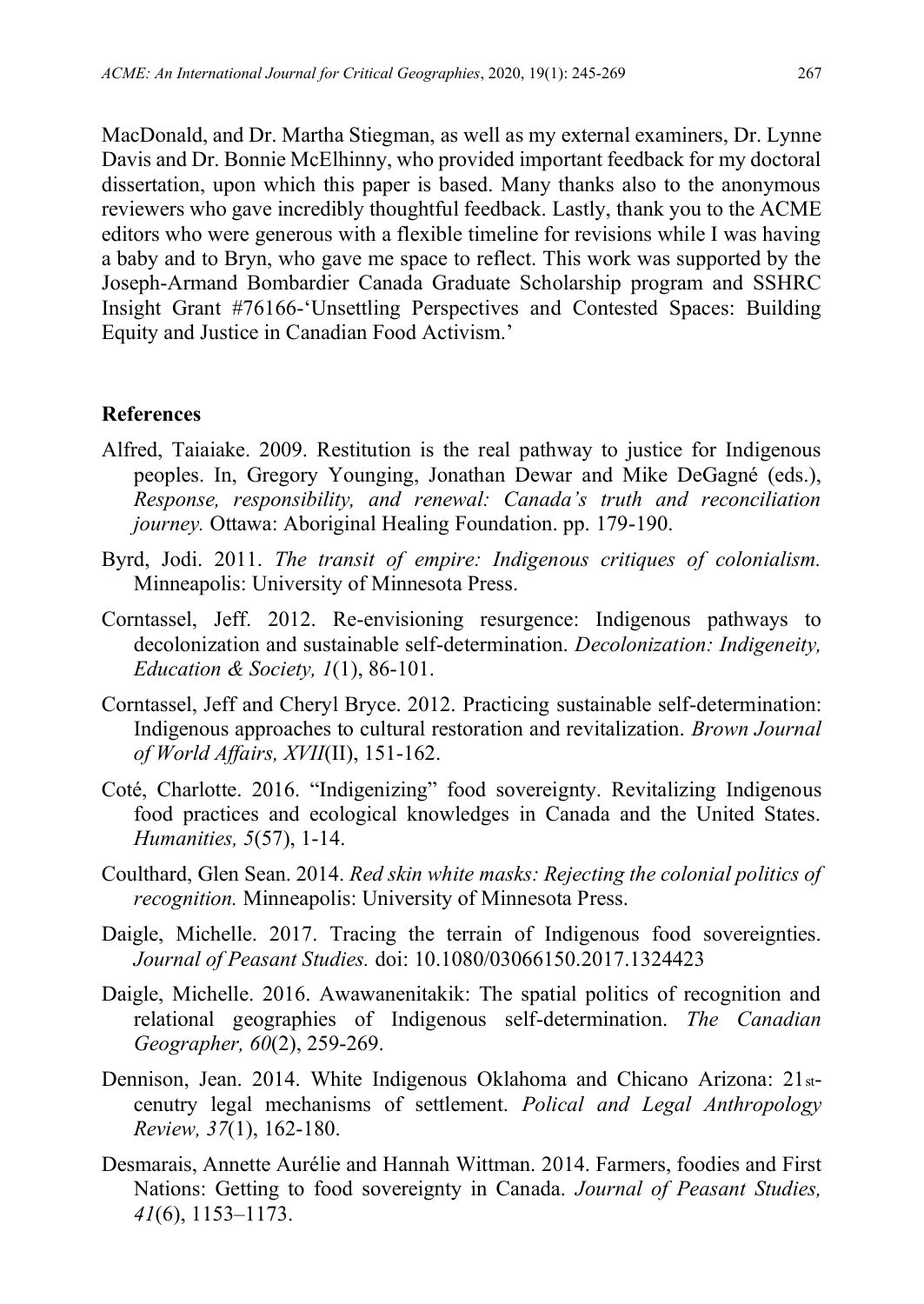- Desmarais, Annette Aurélie. 2002. The Vía Campesina: Consolidating an international peasant and farm movements. *The Journal of Peasant Studies, 29*(2), 91-124.
- Desmarais, Annette Aurélie. 2007. *La Vía Campesina: Globalization and the power of peasants.* Halifax: Fernwood Publishing.
- Grey, Sam and Raj Patel. 2014. Food sovereignty as decolonization: Some contributions from Indigenous movements to food system and development politics. *Agriculture and Human Values, 32*(3), 431-444. doi:10.1007/s10460- 014-9548-9
- Indigenous Circle, Food Secure Canada. 2011. *Indigenous food sovereignty: Discussion paper 1, People's Food Policy Project.* Retrieved from https://foodsecurecanada.org/sites/foodsecurecanada.org/files/DP1\_Indigenous \_Food\_Sovereignty.pdf
- Indigenous Circle, Food Secure Canada. 2010. *First principles protocol for building cross-cultural relationships*. Retrieved from https://foodsecurecanada.org/sites/foodsecurecanada.org/files/First\_Principles\_ July\_2010.pdf
- Kamal, Asfia Gulrukh, Rene Linklater, Shirley Thompson, Joseph Dipple and Ithinto Mechisowin Committee. 2015. A recipe for change: Reclamation of Indigenous food sovereignty in O-Pipon-Na-Piwin Cree Nation for decolonization, resource sharing, and cultural restoration. *Globalizations, 12*(4), 559-575
- King, Thomas. 2012. *The inconvenient Indian: A curious account of Native people in North America*. Toronto: Doubleday Canada.
- Lawrence, Bonita. 2002. Rewriting histories of the land: Colonization and Indigenous resistance in eastern Canada. In S. H. Razack (Ed.), *Race, space, and the law: Unmapping a white settler society.* Toronto: Between the Lines.
- Lawrence, Bonita and Ena Dua. 2005. Decolonizing anti-racism. *Social Justice, 32*(4), 120-143.
- Mackey, Eva. 2016. *Unsettled expectations: Uncertainty, land and settler decolonization.* Halifax: Fernwood Publishing.
- Martens, Tabitha. 2015. Good news in food: Understanding the value and promise of Indigenous food sovereignty in western Canada (Master's thesis, University of Manitoba). Retrieved from http://hdl.handle.net/1993/30825
- Morrison, Dawn. 2011. Indigenous food sovereignty: A model for social learning. In, Hannah Wittman, Annette Aurélie Desmarais and Nettie Wiebe (eds.), *Food sovereignty in Canada: Creating just and sustainable food systems.* Winnipeg: Fernwood Publishing. pp. 97-113.
- National Farmers Union. 2015, March. *Losing our grip, 2015 update: How corporate farmland buy-up, rising farm debt, and agribusiness financing of*